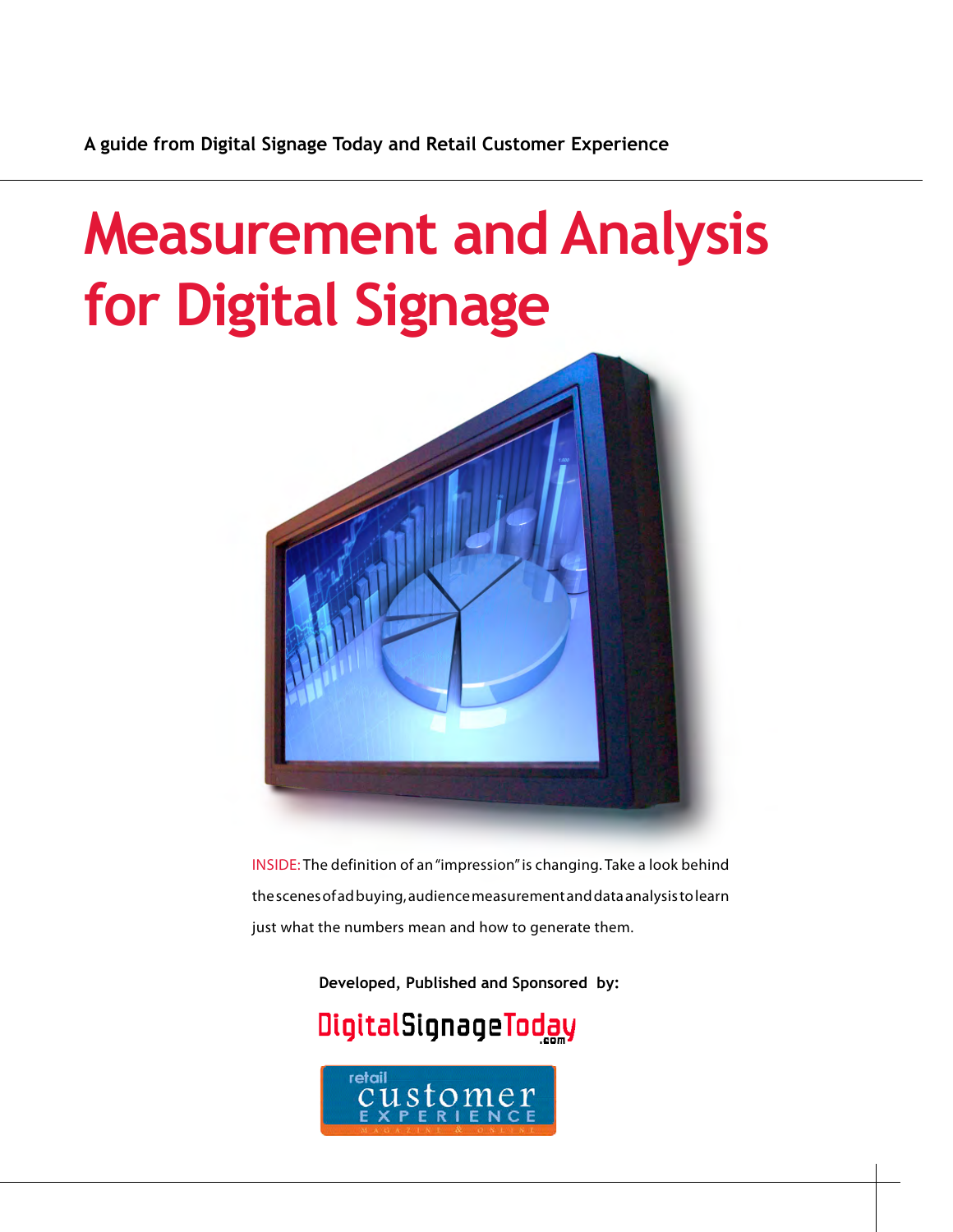|  | Page 3 About the sponsors |  |
|--|---------------------------|--|
|--|---------------------------|--|

| Introduction<br>Page 4 | I. | Following the numbers                                                     |
|------------------------|----|---------------------------------------------------------------------------|
| Chapter 1<br>Page 5    |    | Measuring the audience                                                    |
|                        |    | New technology on the horizon                                             |
|                        |    | What is the measurement currency of digital signage media?                |
|                        |    | What is the Average Unit Audience, and how can it be measured?            |
|                        |    | Of playlists, loops and layers                                            |
| Page 12 Chapter 2      |    | Measurement and analysis for ad-supported networks                        |
|                        |    | Three tiers of accountability for in-store digital signage                |
|                        |    | Dealing with media buyers                                                 |
|                        |    | What screen owners need in order to reach ad buyers                       |
|                        |    | The case for small networks                                               |
| Page 18 Chapter 3      |    | Measurement and analysis for informational and<br>brand-driven networks   |
| Page 20 Commentary     |    | Retail digital signage – from niche to mainstream?                        |
|                        |    | The flight of dollars from TV has begun                                   |
|                        |    | Mitch Oscar: Death of TV is greatly exaggerated                           |
|                        |    | Where does digital signage fit in the modern media landscape?             |
|                        |    | Who needs mass media?                                                     |
|                        |    | What are the obstacles to growth?                                         |
|                        |    | What will it take for retail digital signage to make it into media plans? |
| Page 27 Appendix       |    | Related articles from Digital Signage Today                               |
|                        |    | The top 10 digital signage trends for 2009                                |
|                        |    | Research key to providing DOOH audience metrics                           |
|                        |    | OVAB releases Audience Metrics Guidelines, sells out first Summit         |
|                        |    | The psychology of digital signage                                         |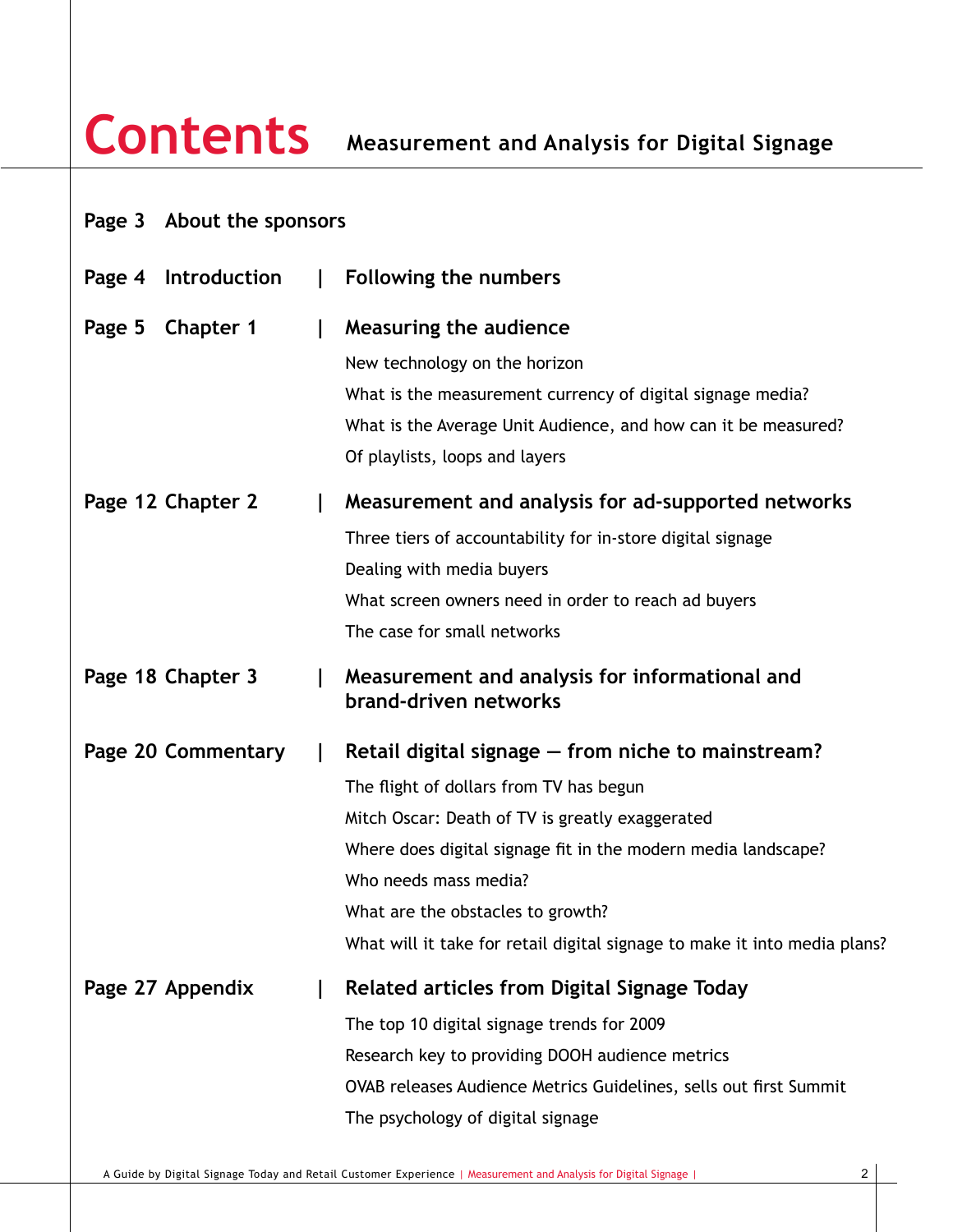# **About the sponsors**

### DigitalSignageToday

Digital Signage Today, operated by Louisville, Ky.-based NetWorld Alliance, is the leading online publisher of news and information on the emerging world of digital signage, dynamic messaging and cutting-edge business communication technologies. The content, which is updated every business day and read by professionals around the world, is provided free of charge to readers.



Retail Customer Experience, operated by Louisville, Ky. based NetWorld Alliance, is the leading online publisher of news and information on how retailers can differentiate their offerings, create customer excitement and loyalty, and increase revenue by improving the customer experience. The content, which is updated every business day and read by professionals around the world, is provided free of charge to readers.

#### **Published by NetWorld Alliance**

**© 2009 www.networldalliance.com**

All photos courtesy of BroadSign, unless otherwise specified.

Written by **James Bickers**, editor, Retail Customer Experience

**Dick Good,** CEO

**Tom Harper,** president and publisher

**Bob Fincher,** executive vice president and general manager, Technology Division **Joseph Grove,** vice president and associate publisher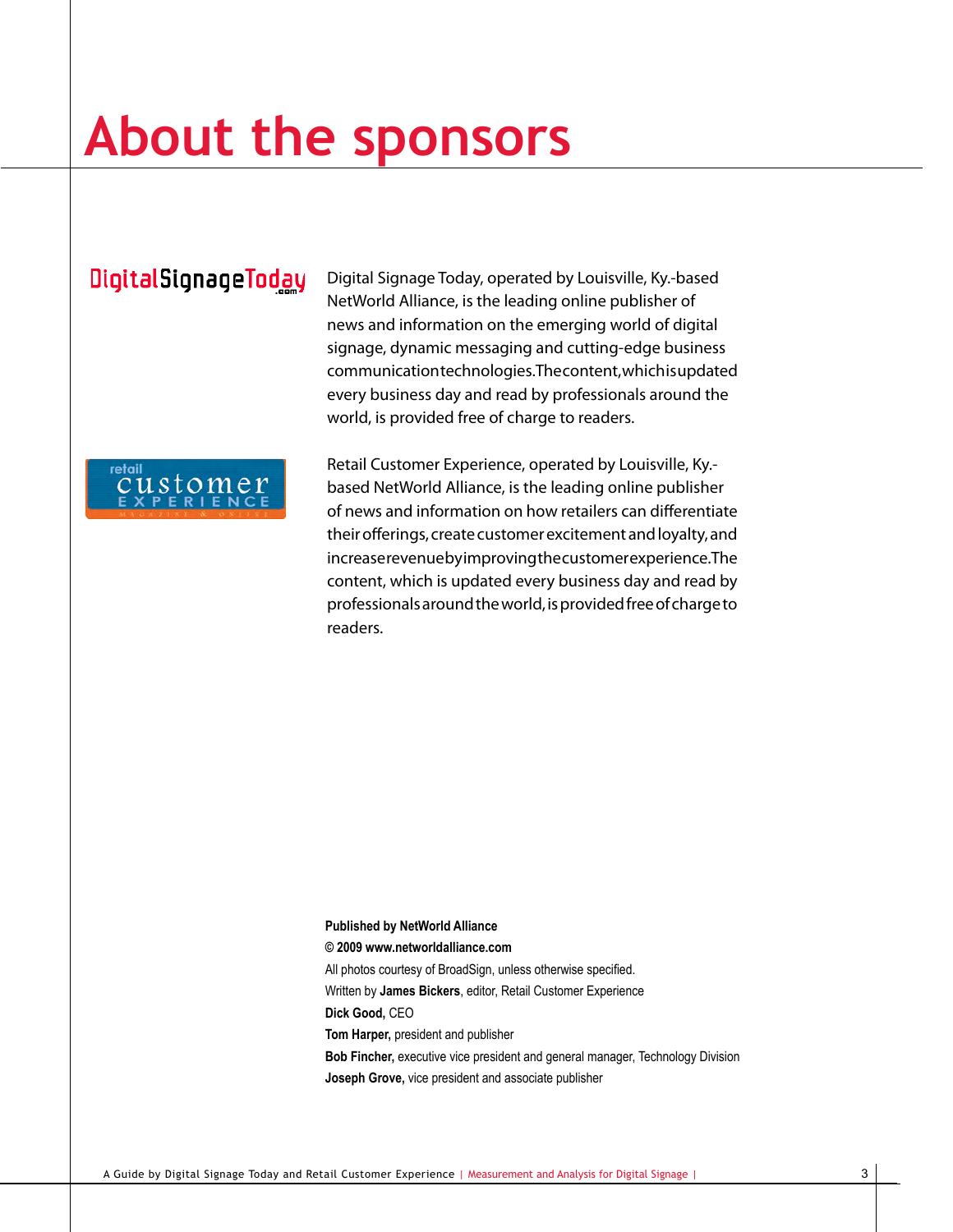# **Introduction Following the numbers**

Online advertisers have it easy.<br>
Well, perhaps not too easy — is<br>
is a pretty crowded space, after<br>
all as a cursory glance at any given Well, perhaps not too easy — it is a pretty crowded space, after all, as a cursory glance at any given browser window will tell you. But online advertisers have something pretty incredible going for them — they have a rich set of data on who has seen their ads, who has reacted to them and what those reactions were.

For traditional media like television and radio, numbers like these are just a pipe dream. A television advertiser sends out his message into the ether, and if a screen is turned on and tuned to the right place, it will display. Even then, there's no way to tell if there's a human being in the room to see it. (The growth of digital cable, which is a two-way medium, is changing that, but that's another story.)

An online advertiser, on the other hand, knows exactly how many times a given banner was served, what percentage of people clicked it and at what times of the day they did so. If that click leads to interaction of some sort — say, signing up for a newsletter — suddenly the amount of relevant data spikes upward. Over the course of a campaign, an advertiser can assemble some very real, very useful numbers.

Digital signage lies somewhere between those two, but it is closer to the latter in most regards. There are still instances where the tree might be falling in the forest with nobody around to hear it, but traffic measurement techniques and data analysis software are chipping away at this. Companies that hang digital signs in their business space are increasingly able to determine how many people are viewing the content on those signs.



By James Bickers, editor, Retail Customer Experience

 **Companies that hang digital signs in their business space are increasingly able to determine how many people are viewing the content on those signs.**

Those numbers are worthwhile, whether the business is selling ad space on the screens or using them entirely for informational and brandbuilding purposes. They allow intelligent choice of content based on context with the ultimate goal of delivering the right message to the right person at the right time.

We'd like to thank BroadSign International, whose kind sponsorship of this guide enables us to provide it to you at no cost.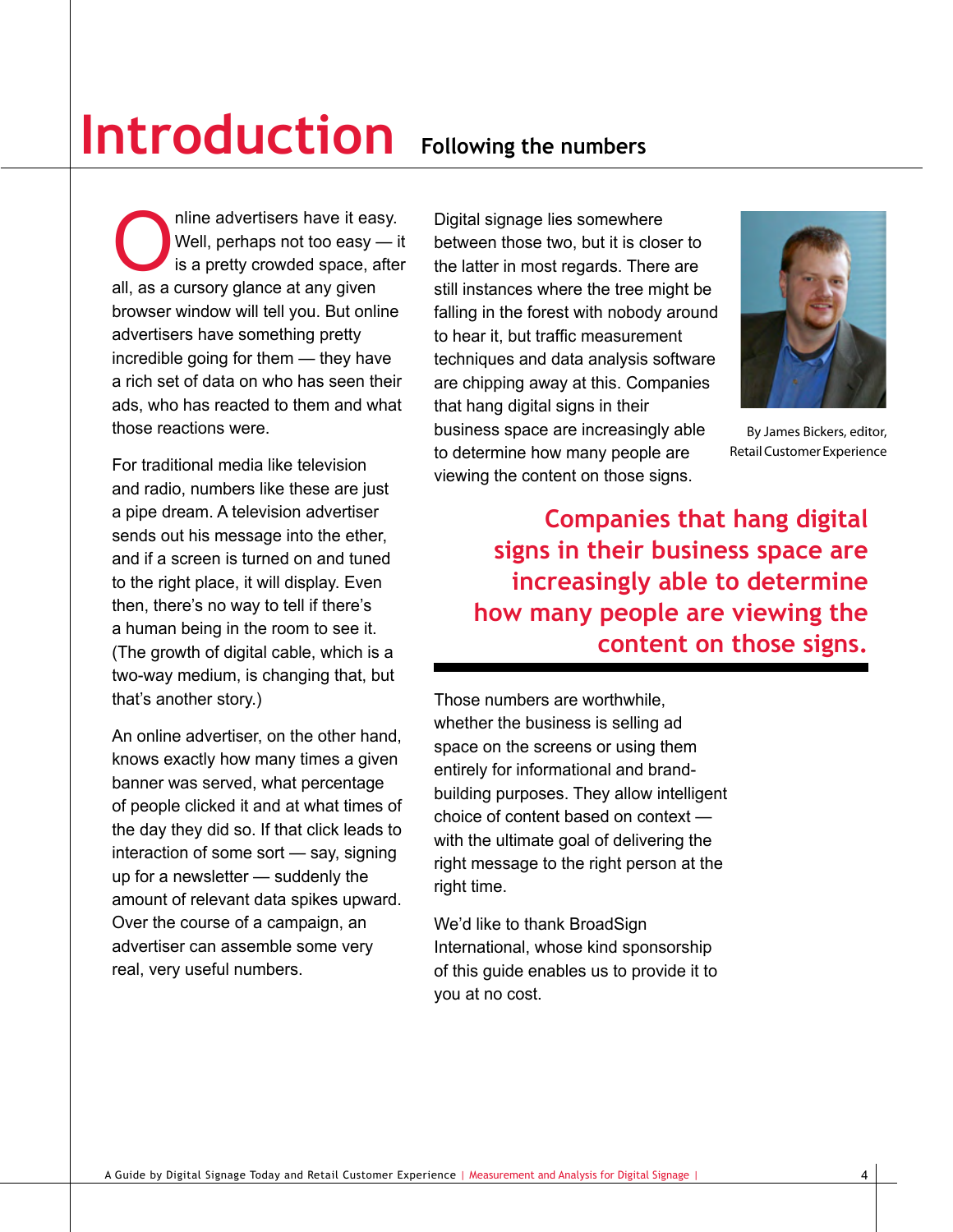# **Chapter 1 Measuring the audience**

etailers, banks, restaurants<br>and any other business that<br>deals with human beings in<br>nerson at their location must alway and any other business that deals with human beings in person, at their location, must always be aware of traffic. Declining foot traffic is a harbinger of things to come.

ShopperTrak, which provides technology tools for measuring footfalls, estimated that a steady decline in foot traffic over a given period will result in decreased sales in about 13 months. And being aware of decreases as they happen allows the business to move dynamically, enacting campaigns to bring more people into the space.

Laura Davis-Taylor, president of Retail Media Consulting, said there are three primary types of tools that perform the actual measuring of customer activity:

- Simple **traffic counters**, such as laser beams across the entrance to a store.
- **•** Video recognition systems, camera-based technology that counts the number of people that walk by a certain space, if they stopped and for how long, etc.
- **Traffic tracking tools**, ceilingbased cameras that assign a unique numerical ID to each customer that enters the space, creating a log of that customer's activity in the store (movement, dwell time, patterns). That information can be turned into "heat maps" that are accessible in real time.



While the basic traffic counter is limited to some very rudimentary numbers, the other two options can be extended to provide data on the effectiveness of digital signage. Traffic data from zones within a store featuring screens can be correlated with point-of-sale, or POS, data to establish relationships.

If the tool is sophisticated enough, it can track the effectiveness of individual campaigns on the screens — for instance, did that video promo for Oreos result in an increase in sales? That POS data can also be analyzed alongside play logs, allowing operators to see which digital assets had the most effect on sales.

#### **New technology on the horizon**

Several new technologies are on the way that promise an even greater focus on specific customer data.

*Being aware of foot traffic enables retailers to move dynamically and launch smart campaigns.*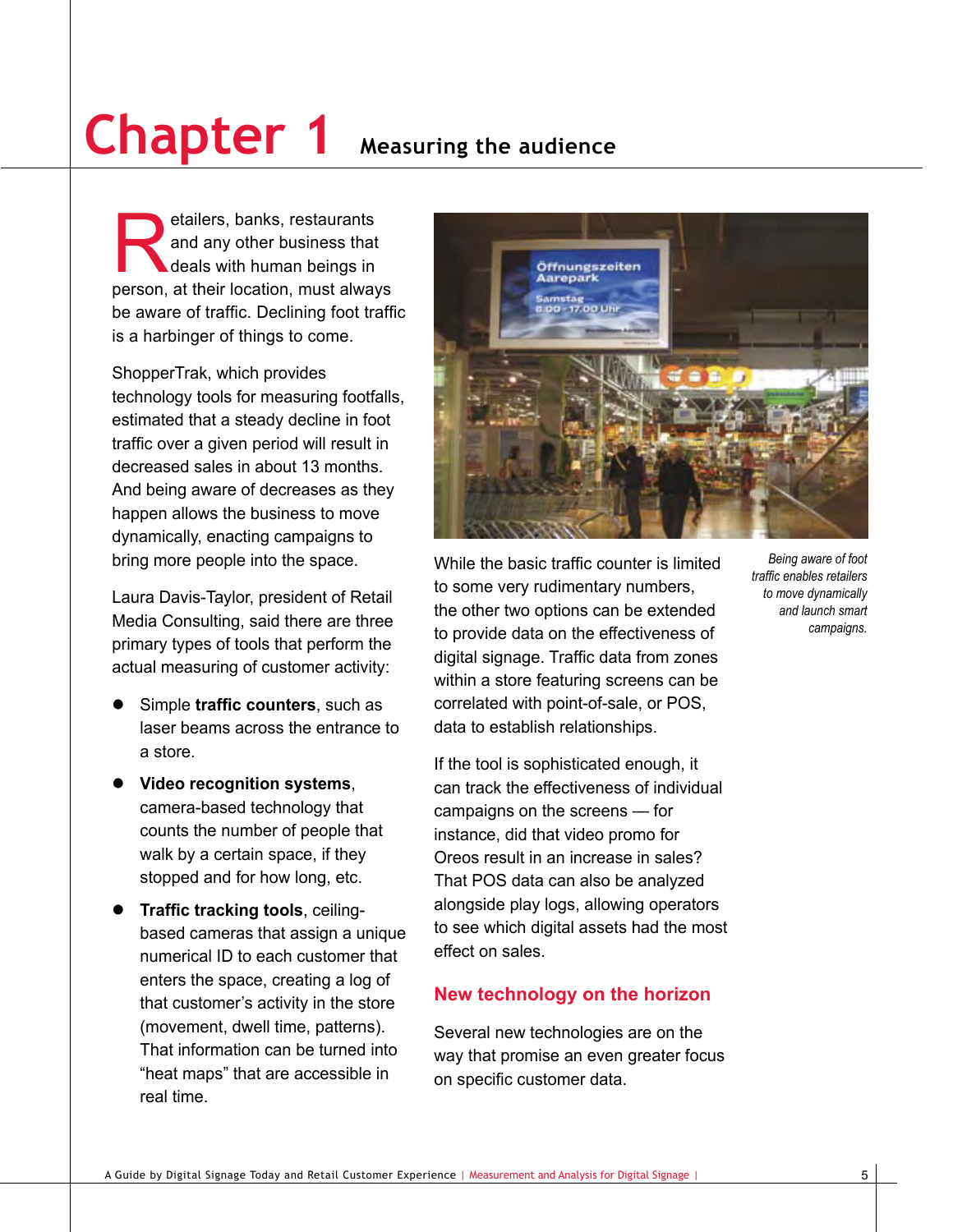Arbitron has scheduled a rollout of its Portable People Meter, or PPM, over the next three years. The PPM is a pager-like device that a program participant wears throughout the day.

The device, which will take the place of the handwritten diaries that participants usually fill out and mail in, listens for special identification codes within the audio portion of any given media (a radio broadcast, for instance, or a television commercial or in-store promo). At the end of the day, the participant places the device in a recharger/docking station, which sends back to Arbitron complete data on what media that person was exposed to that day and at what times.

Perhaps the most exciting innovation in audience measurement, one that seems likely to cause a revolution in advertising accountability, is automated tracking and reporting. Companies like Quividi, TruMedia and CognoVision offer sophisticated hardware and software suites that use inexpensive cameras mounted on screens to recognize human faces. These products can usually determine the gender, ethnicity and approximate age of the person viewing the screen, and they keep detailed logs on who looks at what, for how long and when.

"The challenge for those high-tech measurement providers is to overcome the resistance on the part of agencies who are used to traditional manual

surveys used for TV and radio," said Nurlan Urazbaev of BroadSign International. "To overcome such resistance, new providers will have first of all to make sure their reports are consistent with the requirements of OVAB's Audience Metrics Guidelines, so all data would be comparable with mainstream media.

### **POS data can also be analyzed alongside play logs, allowing operators to see which digital assets had the most effect on sales.**

"Eventually, adopting new measurement technologies for digital signage would prove to be cheaper, more efficient and even more reliable than traditional methods."

#### **What is the measurement currency of digital signage media?**

As the saying goes, if you are not in on the plan — you are not in on the buy. So how does one get in on the plan? The key to that lies in the measurement currency. Up until now, digital signage has been largely invisible to strategic media planners because there has been no standardized way of looking at this medium and evaluating it against other media offerings.

The first stage of measuring the value of any medium is defining how big its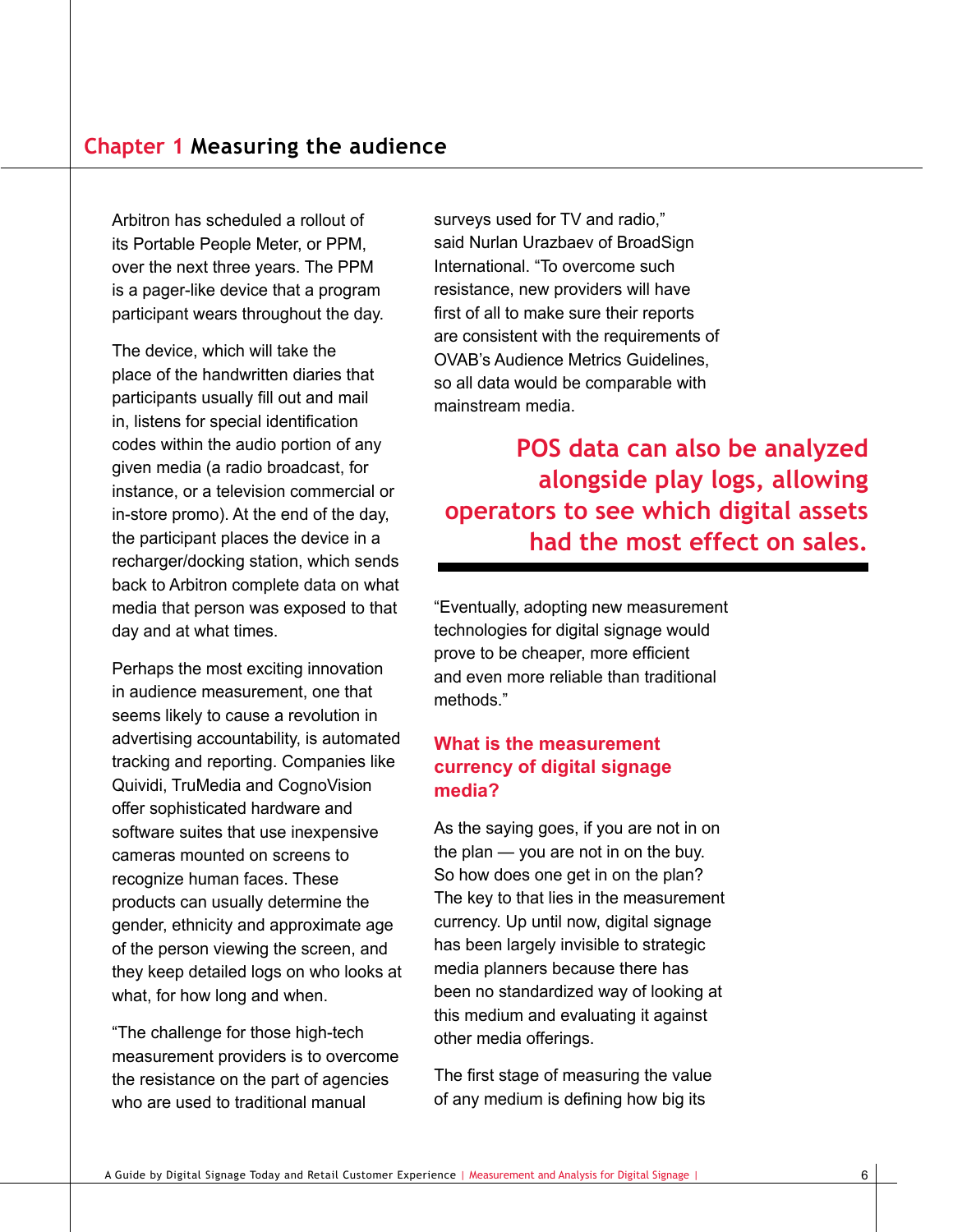audience is and how it breaks down demographically. Digital signage ought to be defined in a similar way, but since it's a nascent phenomenon with unique characteristics, no audience measurement standards have been developed for it yet. While advertisers and agencies are accustomed to the long-established metrics for TV, radio and print, buying digital signage space currently presents a challenge, with no uniform currency to apply to its audience.

"In this vacuum of standards, each network has been trying to describe their viewers in their own manner, essentially attempting to reinvent the wheel," Urazbaev said. "Some networks hired research firms; some conducted studies in-house. Quite frequently, venue foot traffic numbers are being passed for audience data, which causes mistrust and rejection on the part of media buyers. As a result, digital signage inventory has not been included in strategic media plans."

In the second half of 2008, the Outof-home Video Advertising Bureau, or OVAB, published Audience Metrics Guidelines, or AMG, for digital out-ofhome, or DOOH, media. The document is a product of the first collaborative effort to agree on methods of measuring digital signage audience and the resulting metrics.

AMG were developed in the course of 18 months by Sequent Partners, a renowned New York-based research firm, with active participation from the largest North American DOOH networks and endorsements by trade organizations, such as the Association of National Advertisers, or ANA, the American Association of Advertising Agencies, or AAAA, the Traffic Audit Bureau for Media Measurement Inc., or TAB, and others.



The guidelines recommend that networks should hire reputable research companies to measure the Average Unit Audience, a currency that will be comparable to mainstream media metrics and will enable media buyers to include digital signage properties in advertisers' media plans. Researchers are encouraged to follow specific steps to establish input data and calculate the Average Unit

*An impression occurs any time an advertiser's message is displayed.*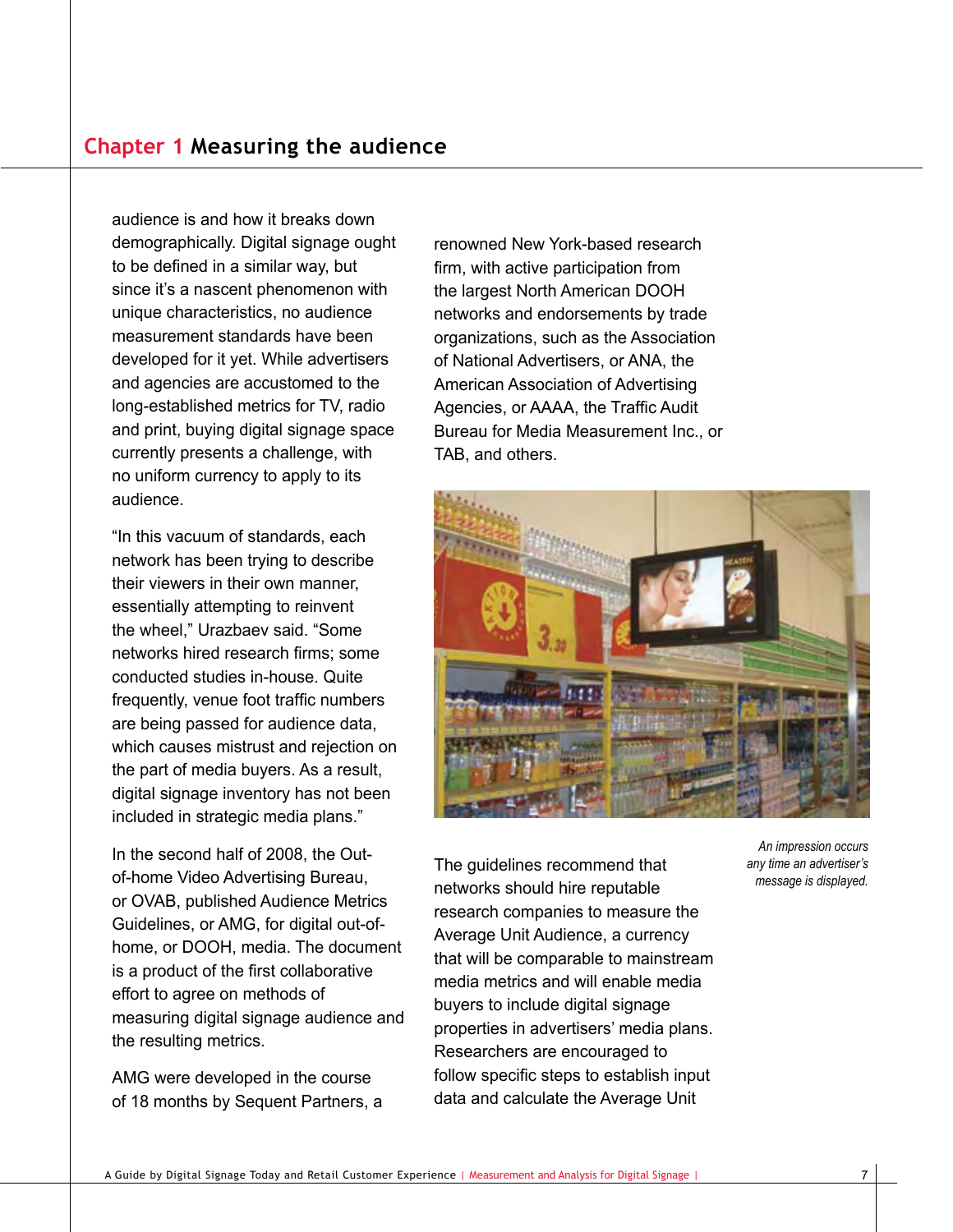#### **Chapter 1 Measuring the audience**

Audience. They must disclose their methodology by filling in an AMGsupplied form to ensure that survey results are credible.

OVAB plans to enforce adherence to the guidelines among its 38 member companies and to promote best audience measurement practices across the entire digital signage community. According to OVAB, the goal is to facilitate access to the "real" advertising budgets, not just the leftover funds usually allocated to experimental marketing or alternative media.

#### **What is the Average Unit Audience, and how can it be measured?**

The AMG document defines Average Unit Audience as "the number and type of people exposed to the media vehicle with an opportunity to see a unit of time equal to the typical advertising unit." Advertising unit here means either a content loop containing ad slots or an ad rotation cycle within a longer format program.

In order to calculate the Average Unit Audience, the following three key dimensions must be reported:

- **1. Presence** in the vehicle zone, where the vehicle (screen) is both visible and audible
- **2. Notice** evidence that the vehicle (screen) has been noticed

**3. Dwell time** — time in the vehicle (screen) zone

Once these three factors are measured and the vehicle audience is established, the Average Unit Audience can be calculated:

Average Unit Audience = Vehicle Audience x (Vehicle Zone Dwell Time / Ad Rotation Duration)

Based on the Average Unit Audience, other vital metrics could be determined, such as overall schedule impressions, overall network audience over a period of time, etc. AMG also recommends standard demographic breakouts.

It is important to stress again that in order to be accepted at the agency/ media-buyer level, the surveys must be conducted by a reputable research firm, and the applied methodology must be fully disclosed.

Other numbers that need to be tracked include *reach*, or the number of unique people who are exposed to the message, and *frequency*, the number of times each of those unique people was exposed to the message over a given period of time.

Multiplying reach by frequency creates a figure called the *Gross Rating Point*, or *GRP*. "A GRP, as defined by Nielsen Media, is a percentage point of the total audience size," said Bill Gerba, president of WireSpring Technologies. "So, for example, in most Nielsen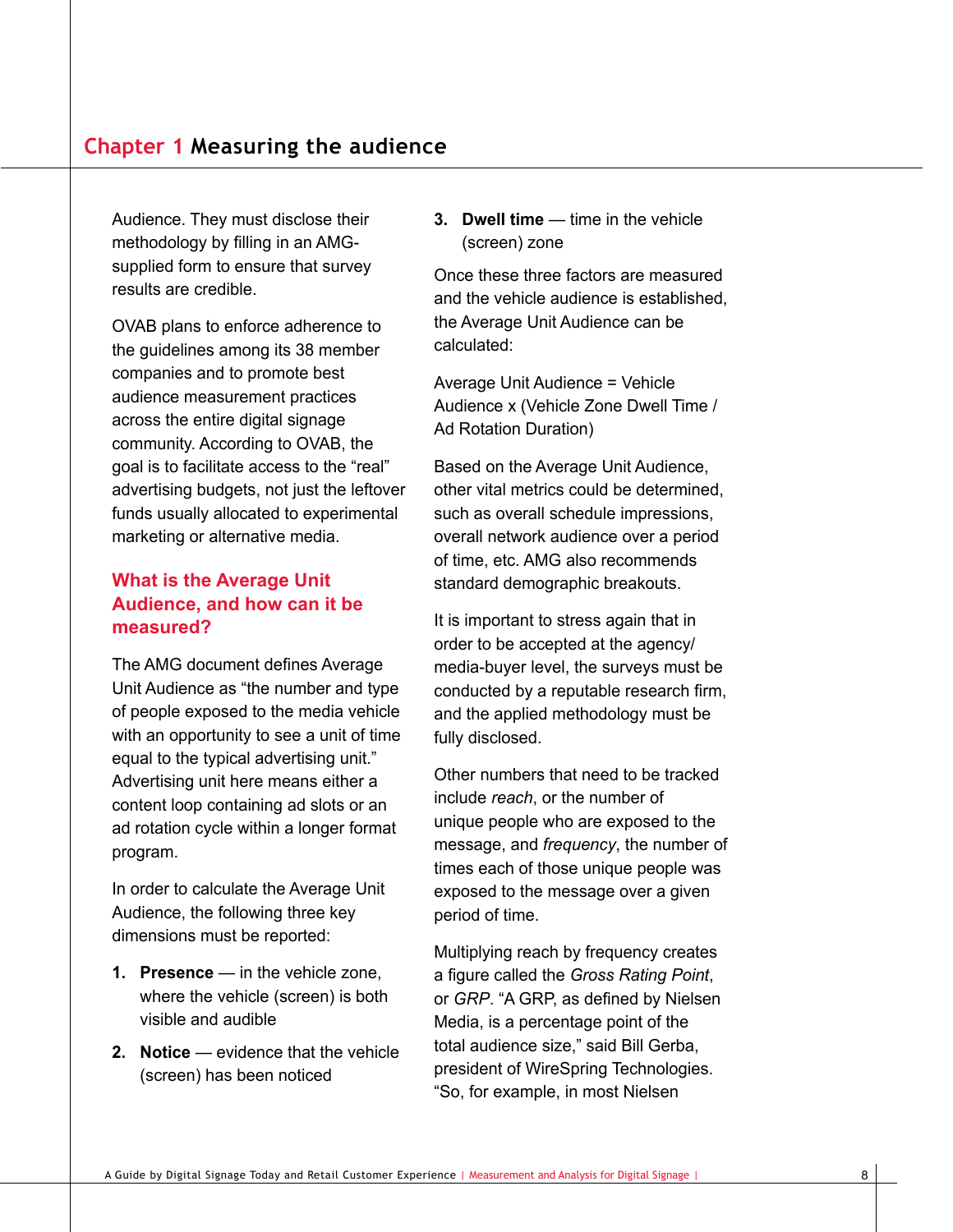#### **Chapter 1 Measuring the audience**

research, which revolves around television advertising, 1 GRP equals 1 percent of the total number of TVviewing households."

Finally, there are proof-of-play statistics, which are created and managed by the software running the digital signage network. Urazbaev called proof-of-play numbers "the basis for accountability in digital signage" and a crucial component of an in-store marketing program.

"In contrast to broadcast TV, a modern digital signage system should be able to record every instance of an ad displayed on each screen — the player level is not enough," he said. "At the end of a campaign a proof-ofplay report compares the number of planned 'ad plays' — we call them 'ad repetitions' — with the achieved ones. Having these statistics, it is easy for the ad sales department to show what exactly advertisers paid for, reconcile invoices, etc. Solid proof-of-play also facilitates creating rate cards and campaign planning and budgeting."

The level of specificity provided by a proof-of-play report (also referred to as *play log*, *billing log* or *performance log*) varies from one software package to another. Perhaps the most important distinction to note is whether the software measures proof-of-play at the player level or the screen level — in other words, if the message was sent to five screens, but one of them was not



functioning correctly, is that counted as five ad plays or four?

Being able to measure proof-of-play at the screen level — knowing, in this example, that the screen was off, and only four ad plays should be recorded — is an attractive capability, and one that will be especially important if the screen deployer wants to court advertisers.

#### **Of playlists, loops and layers**

One of the legacies of television and radio broadcasting is the concept of the *playlist* — a scheduled list of media assets that are to be delivered either at

*Loop length is the amount of time is takes for a loop to repeat. Loop length should be proportionate to viewer dwell time in order to optimize the opportunity to see each ad.*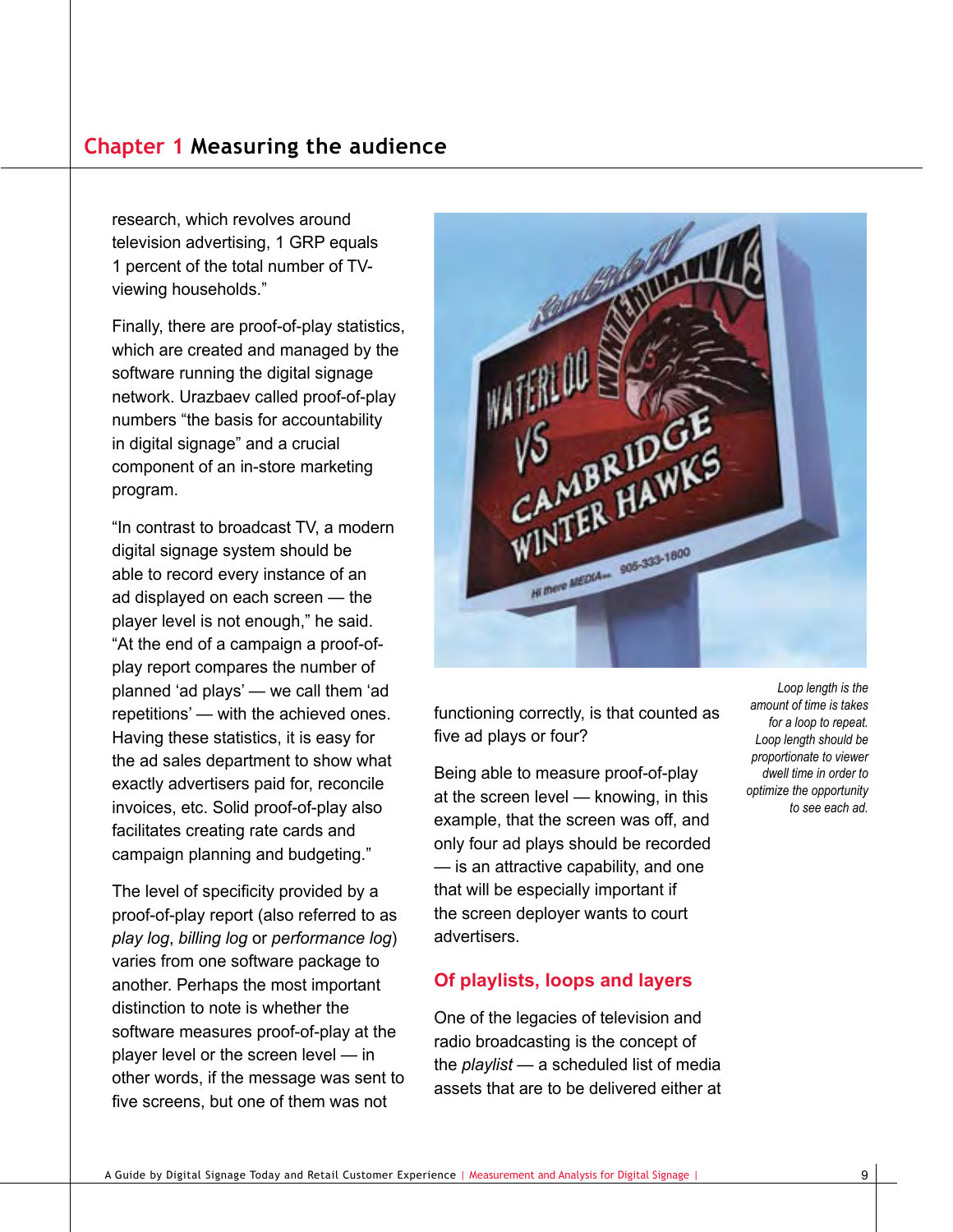a certain date and/or time or in a certain order.

The term *playlist* has migrated to the world of digital signage, but different companies define it in different ways. In some instances, it refers to a full schedule of every file that will be played at specified times; in other usages, it refers to a dynamic set of rules that chooses assets based on criteria like time of day (also called *dayparts*), seasonal changes, events and in-store promotions.

While classic broadcast playlists may be used for digital signage programming, more and more often they morph into the concept of a *loop*, or the repetition of one or more media assets in a systematic fashion. For instance, a display in the clothing section of a department store might be programmed with a loop of ads for seven or eight different brands.

Some software applications replace playlists with a dynamic programmable loop, where at the scheduling stage traffic managers enter instructions on how to play each ad, and the software automatically generates a loop for every screen for every daypart at every location.

*Loop length* is the amount of time it takes for the loop to repeat — or, put another way, the amount of time it would take a customer to see the same spot twice. Planning a loop length

requires knowledge of customer traffic patterns and dwell times. The length of the loop should be proportionate to viewer dwell time in order to optimize the opportunity to see each ad.

The fixed length of the loop is maintained by insertions of various default filler content in the slots that are not occupied by paid ads. Finally, there is the concept of the *ad unit*, which can consist of a loop of content, scheduled within which are rotating ads that come up based on a predetermined cycle or pattern.

**One of the more sophisticated applications of digital signage involves layering, in which bits of content can be stacked on top of one another with specified degrees of transparency.**

Digital signage software also allows for segmentation of the screen into various regions — analogous, for instance, to the crawling text across CNN. Screens can be broken into multiple segments for various purposes; for instance, it is common to see a sliver of screen real estate devoted to local weather conditions, while the larger window runs promotional content and special offers crawl across the bottom.

"Many advertisers, however, insist that their ads should always be played on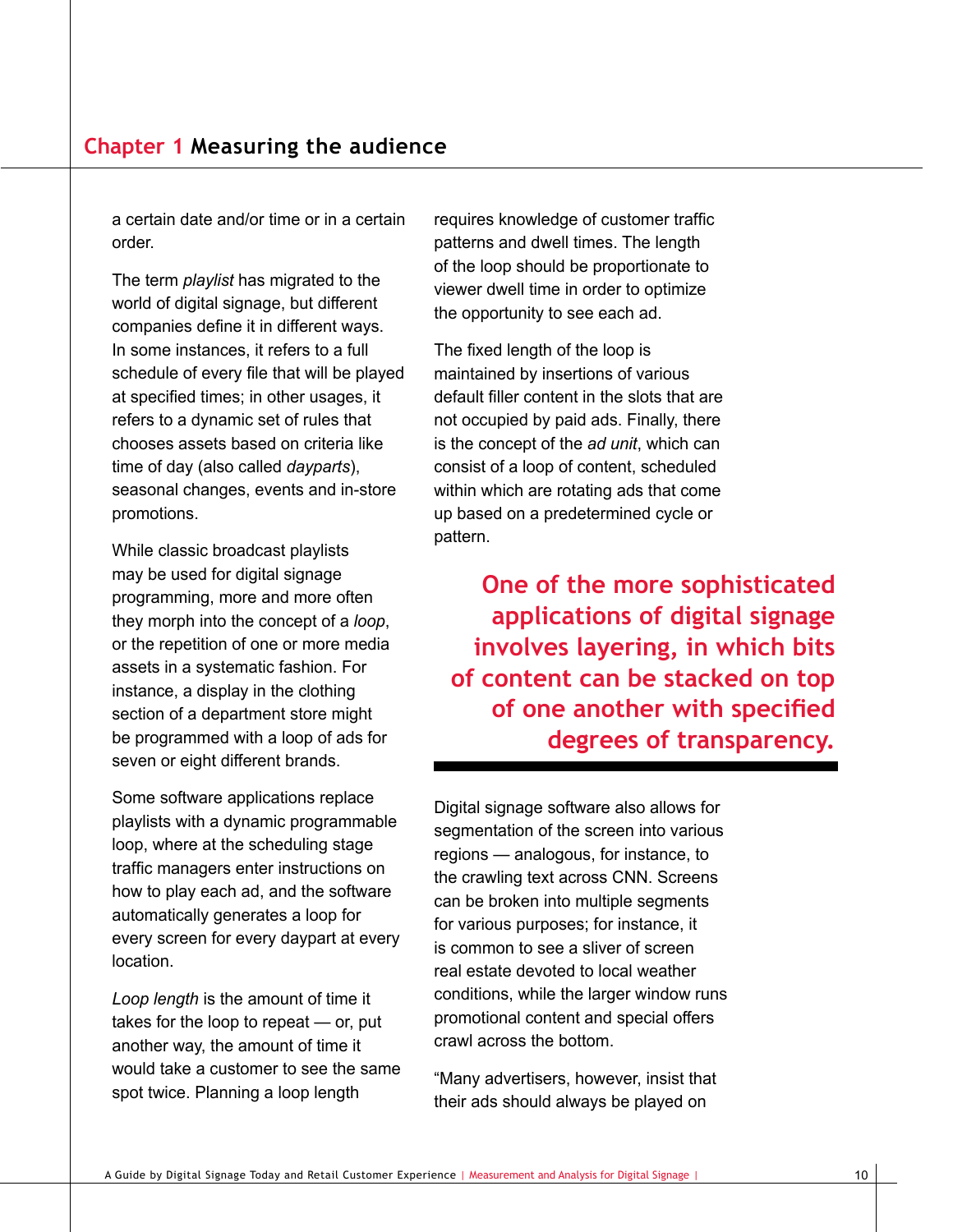full screen, so the system should be capable of switching from split screen to full screen when required, if you want to satisfy those clients," said Brian Dusho, EVP of BroadSign International.

One of the more sophisticated applications of digital signage involves layering, in which bits of content can be stacked on top of one another with specified degrees of transparency. For instance, if the same ad is running in several markets but with minor text differences, it could be built with two layers — a text layer and a graphics layer. The graphics layer could stay the same in all markets with just the text changing locally, reducing the amount of rendering needed.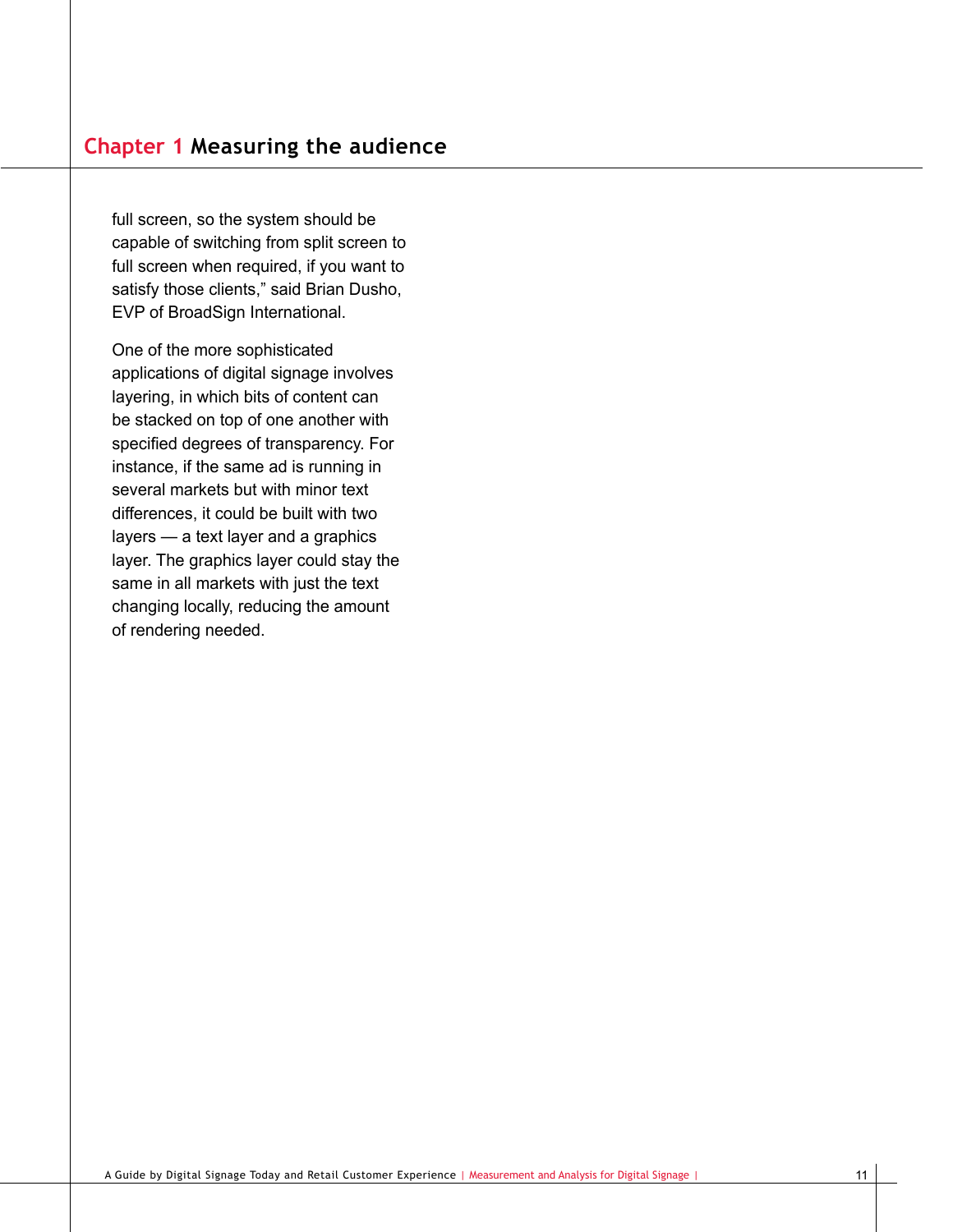For many businesses, one of<br>the most attractive aspects of<br>digital signage is the ability to<br>subsidize all or part of the investment the most attractive aspects of digital signage is the ability to subsidize all or part of the investment through the sale of advertising on the screens. In the case of dedicated niche networks, advertising sales are the business.

Selling ad space on a digital sign is not for everyone. Many retailers will find that they are better off sticking to retail, rather than trying to branch out into ad sales; others blanch at the thought of content from other sources appearing alongside their carefully developed brand. But in many cases, the model is a good fit.

The growth of in-store media comes at a time when ad buyers are at a crossroads. Brands are experimenting with new media of every sort, looking for ways to staunch the bleeding caused by PVRs, ad blockers and a general consumer "tuning out" of traditional advertising.

"Media buyers are between a rock and a hard place today," said Brian Dusho of BroadSign International. "They are increasingly pressured by advertisers to research and buy new media, but doing so means spending much more time and effort for less revenue than buying TV, radio or print, which is fast and easy for them."

One common concern raised is the possibility of cannibalizing existing

co-op funds — in other words, will convincing brands to advertise on digital screens just cause them to reduce the money they spend elsewhere in the store?

According to June Eva Peoples, vice president of business development for measurement software company DS-IQ, the answer is no.

**"If digital signage has proven to be more effective than most other forms of advertising, why wouldn't you want to shift some of your existing co-op money over to it and sell more product?"** 

> **— Scott Templeton, senior vice president of business development for Intellimat**

"Most of the CPG advertisers we work with bring new dollars to the medium, often from a separate bucket dedicated to experimentation with new media offerings," she said. "P&G, Unilever, Hershey and others have said publicly that they intend to expand the promotional money they spend in-store, reducing general broadcast dollars. We expect that manufacturers will bring a more rigorous cost-benefit analysis to many areas of marketing, including media spend. This should benefit instore networks, which are measurable and have very attractive rate cards."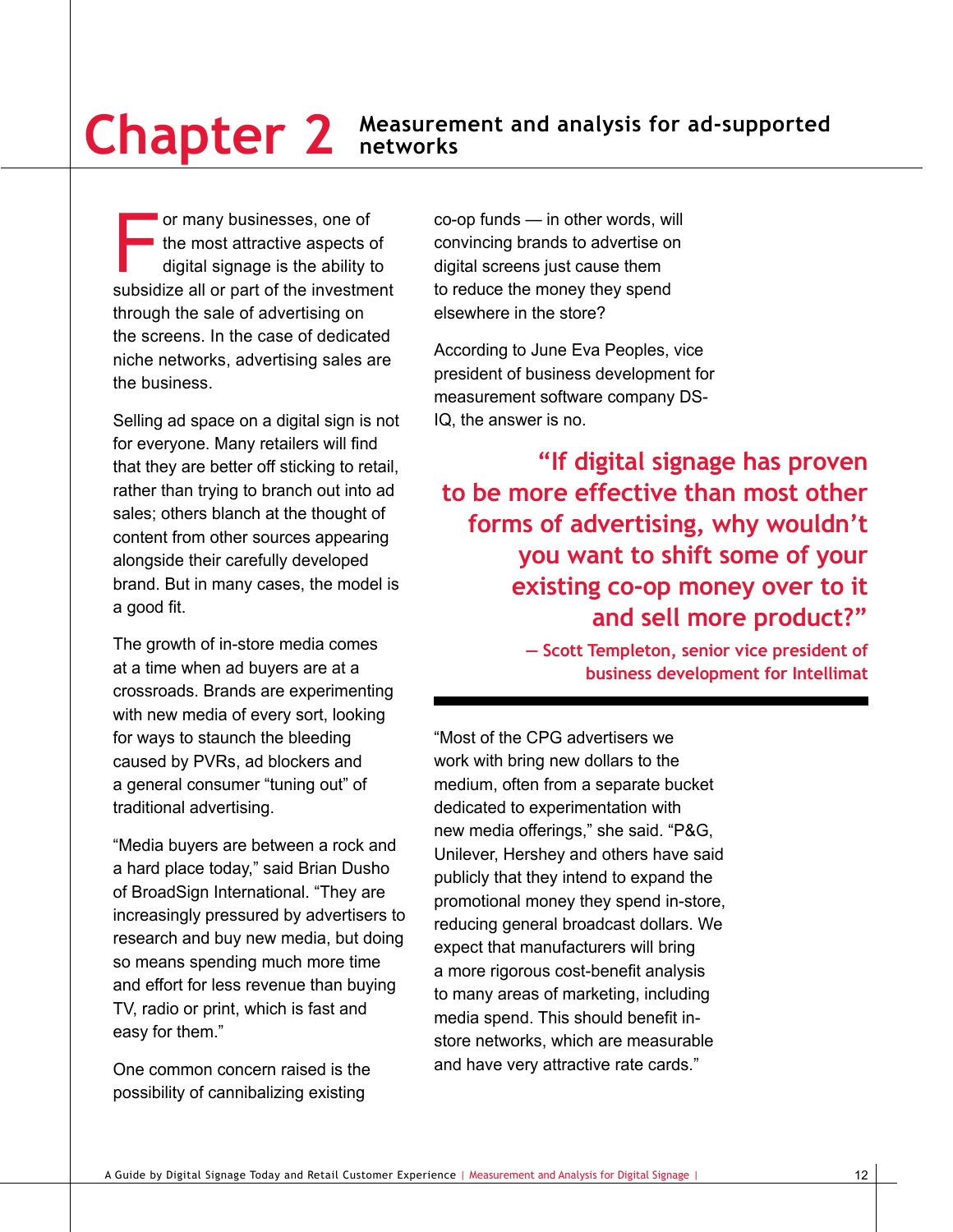Scott Templeton, senior vice president of business development for Intellimat, said retailers need to totally change their thinking when it comes to co-op money.

"Retailers need a frontal lobotomy to fix how they look at this," he said. "They are paranoid that a digital signage application may cannibalize their co-op money, yet they don't know how much they are really getting and what percentage of their channel co-op dollars they are getting. If digital signage has proven to be more effective than most other forms of advertising, why wouldn't you want to



*Ad buyers are at a crossroads — and they are experimenting with new media of every sort.*

shift some of your existing co-op money over to it and sell more product? Selling more product with the co-op dollars you get is what gets you more co-op money next quarter or next year."

### Three tiers of accountability for in-store digital signage

**Tier I: Proof of ad delivery** — how many times was my ad served and for how long and in what markets, locations, sites, on what screens and over which period of time? This one requires elaborate proof-of-play reporting mechanisms.

**Tier II: Proof of audience delivery** — while my ads were served, what audience/ demographics had the opportunity to see them? This metric should be delivered by third-party audience research. This is similar to measurement of impressions in TV and outdoor. The OVAB's Audience Metrics Guidelines describe which methodology should be used so that your audience metrics would be accepted by media buyers and advertisers.

**Tier III: Return on investment** — this can include achieving intermediate goals such as ad recall, ad/brand awareness, purchase intent, online product inquiries and, of course, sales uplift measurement. Sales uplift is the Holy Grail of advertising that has only become possible with the advent of Internet advertising (combined with e-commerce) and properly set-up in-store digital signage networks. Sales uplift measurement requires correlation between ad campaign data and POS data.

*— Nurlan Urazbaev, BroadSign International*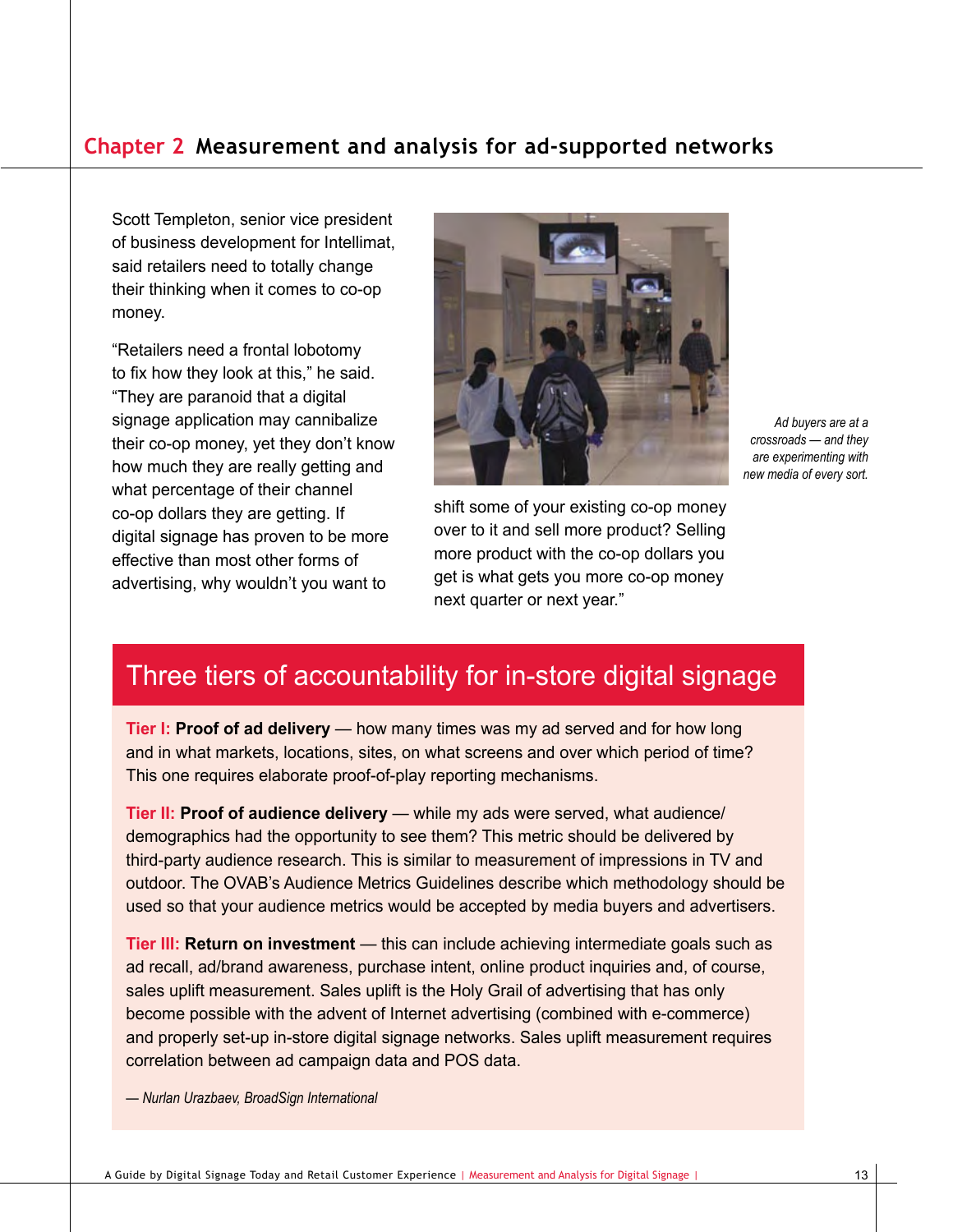

*Screen deployers that want to court media buyers need to spend some time and money doing audience research, building a comprehensive profile of who exactly will be seeing the screens.*

Templeton, whose company sells ad space on floor-mounted displays, said digital signage is attractive to brands looking to spend their co-op money.

"The fact of the matter is, a digital signage network makes better use of existing co-op dollars, helps attract more dollars from existing pools and allows retailers to tap other pools of money that brands and product companies have. I have attracted brand and new product introduction money from Coke and Pepsi because I had a digital network and a proven track record, and this was incremental money the retailer would not have received without the network."

#### **Dealing with media buyers**

The ad-buying business is very different now than it was just a few years ago.

While this obviously has much to do with new media, it is largely affected by one particular innovation by one particular company: Google's search marketing.

"Media buyers have lately been under pressure from advertisers to buy media that provides more accountability and higher ROI than traditional media," Dusho said. "When Google made their paid search marketing model transparent and accountable — you only pay for clickthroughs to your ad, not for impressions — both media buyers and advertisers became excited and comfortable with it and started spending more money on it."

"The No. 1 thing is audience," said Bill Gerba of WireSpring Technologies. "The ability to hit a certain target demographic, and more importantly,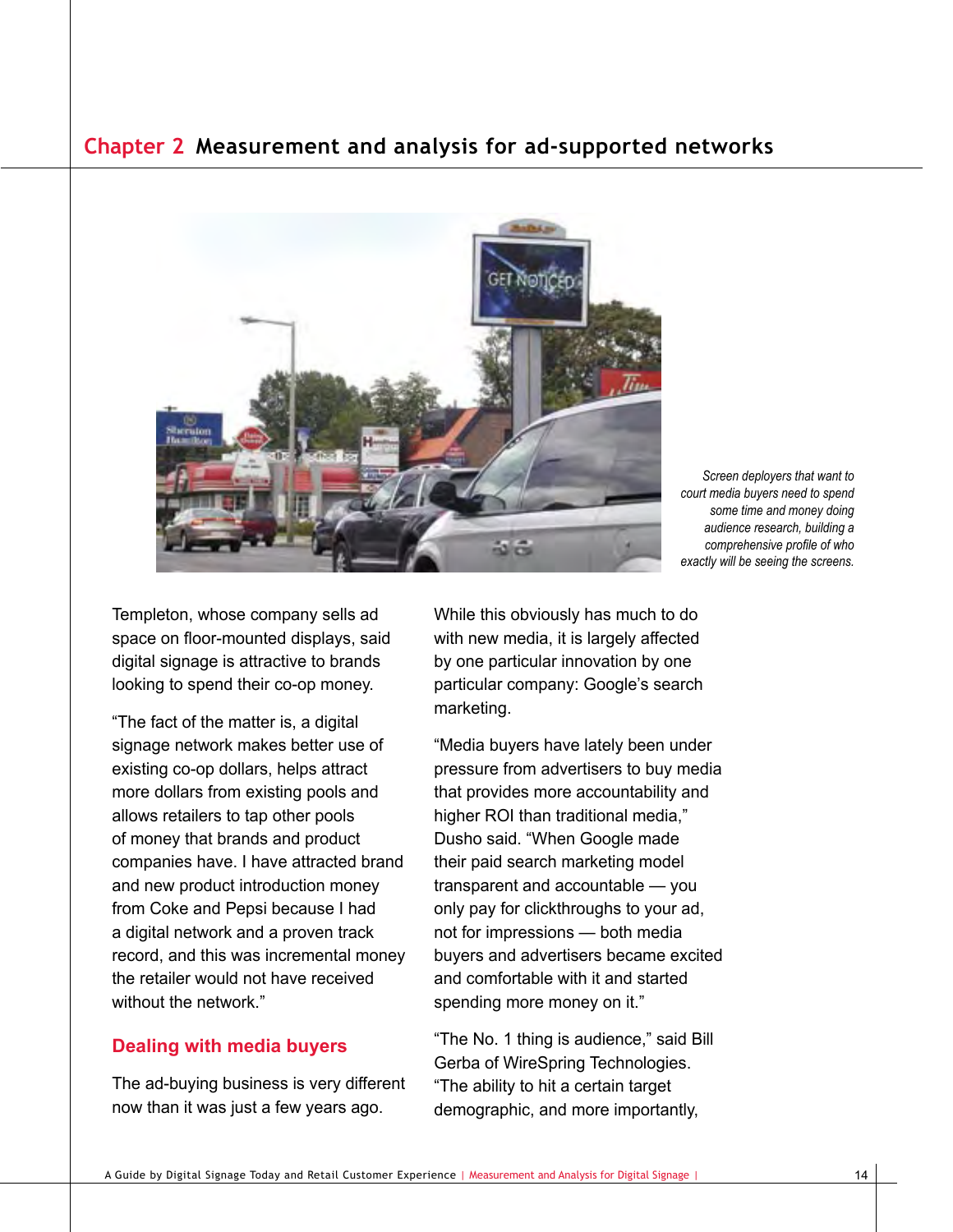### What screen owners need in order to reach ad buyers

- $\bullet$  A compelling media kit that fully describes the audience
- Third-party audience measurement studies supplied by a recognized research firm following a fully disclosed methodology
- **Campaign success stories**
- A list of repeat advertisers
- A competitive rate card
- Accurate proof-of-play and proof-of-performance reports
- *Nurlan Urazbaev, BroadSign International*

a large number of individuals in that demographic, is what media planning and buying is all about."

To that end, screen deployers that want to court media buyers need to spend some time and money doing audience research, building a comprehensive profile of who exactly will be seeing the screens. That information needs to be distilled into a compelling media kit that describes the entire value proposition of the screens at a glance. (See sidebar for more on being prepared for dealing with media buyers.)

For retailers, the potential client list is obvious: brands that are already sold in the store. However, this can create an interesting dynamic when the retailer sells competing products — for instance, a grocery store with its own private-label foods.

For instance, if a given chain sells Nabisco cookies for a net margin of \$0.05 but sells an equivalent housebrand cookie with net margins of \$0.25, it is in its best interest to emphasize the house brand. On the surface, this would seem to imply that courting Nabisco as an advertiser would be a bad idea.

Not so, Gerba said. "When you look at the Nabisco brand as a whole and take into consideration all of the products under its umbrella, letting them advertise in-store makes more sense, since it lends some brand authority to the store and also primes customers to notice Nabisco's other products, which might translate into incremental sales," he said.

Gerba said his company is seeing retailers experiment with advertising packages — for instance, selling a distributor space on an entire endcap,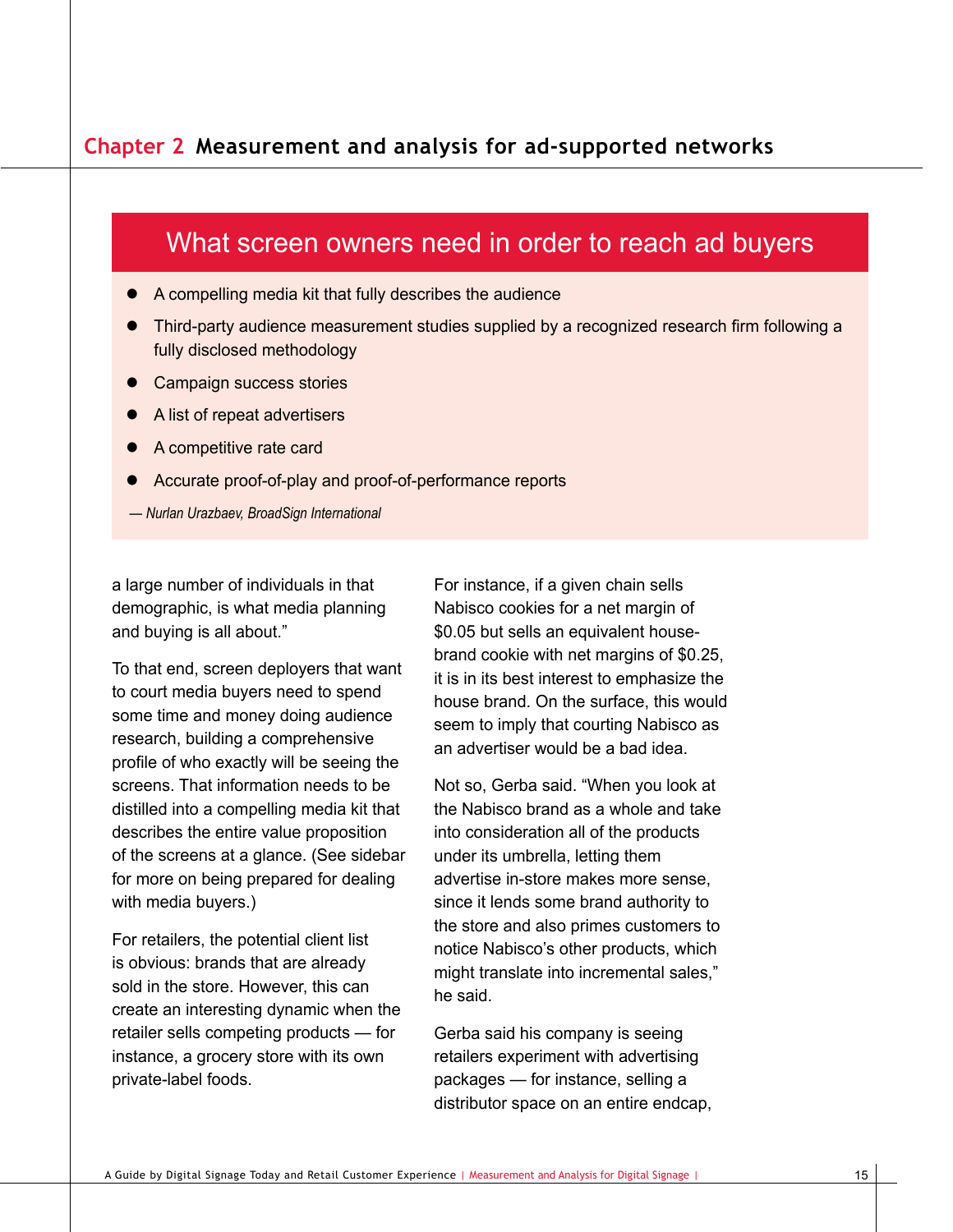

*A recent patent hints that Google may be building a delivery and purchasing mechanism for out-of-home advertising on digital screens.*

which includes a screen, for a period of time. That package might include other types of in-store marketing — fliers, for instance, or a display at the store entrance — with one or more screens included in the mix.

"Think about how you communicate the total value delivered to advertisers when they place content on your network," said June Eva Peoples of DS-IQ. "The audience, who are they? What is relevant to them? How does your audience reflect demographics and behavior that might be valuable to specific advertisers? Think about how to include measurement services that develop ongoing insight about how your customers respond to the network and specific kinds of campaigns, so

that advertisers are buying more than eyeballs — they are getting intelligent, behavior-based targeting."

#### **The case for small networks**

There are currently hundreds of companies operating small-to-midsize digital signage networks, many of them focused around a particular niche healthcare waiting rooms, for instance, or elevators. These networks are often effective particularly because of their focused nature, although they have a tougher time making in-roads with large advertisers.

But smaller networks can be a tough sell for big advertising clients, who are used to buying large numbers of impressions.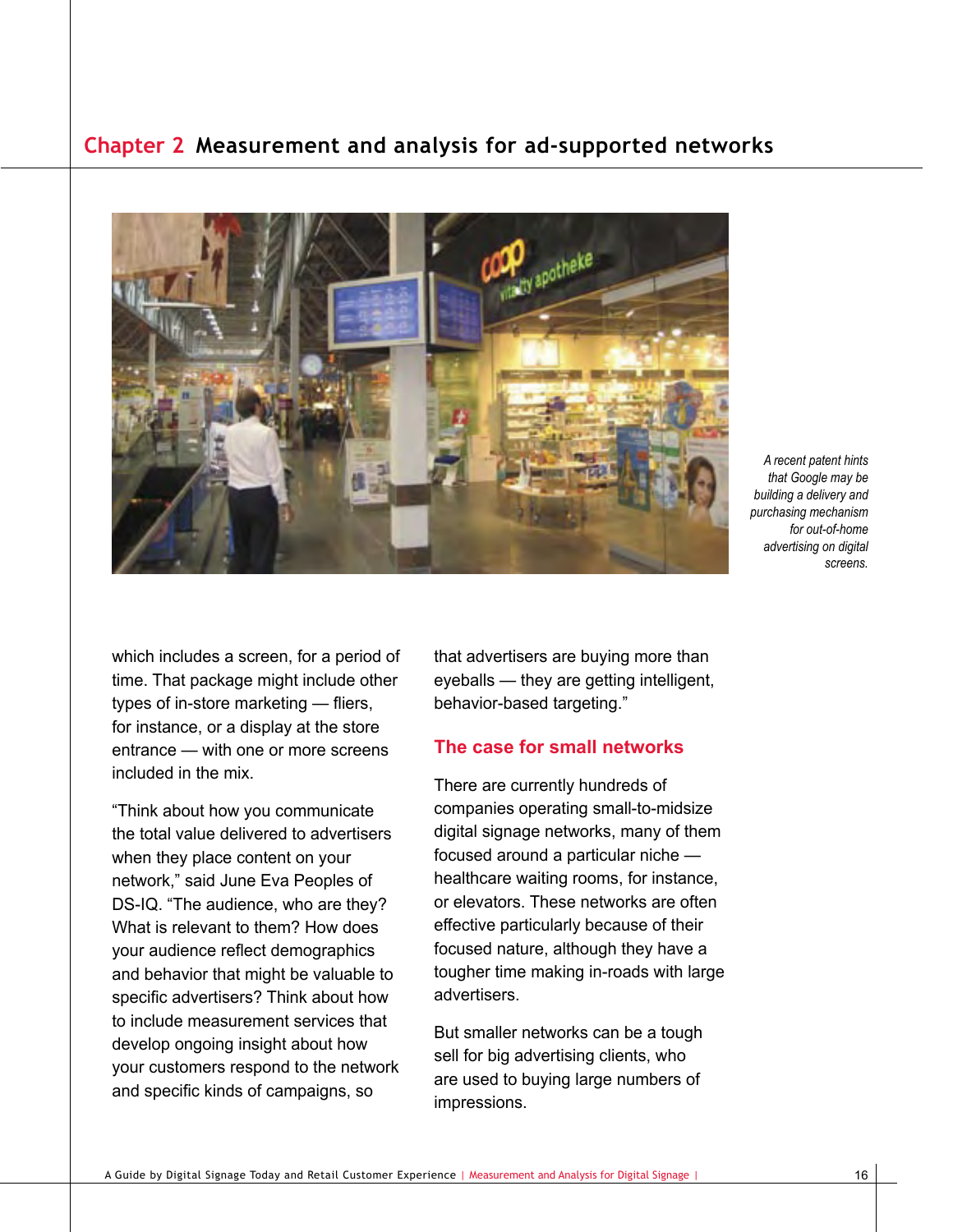"You have to understand that media buyers spend the same amount of time to plan and place a buy with a small group as a large group," said Laura Davis-Taylor of Retail Media Consulting. "You must also understand that they're working on very small margins and are often stressed and pressed for time. Yes, they want to get to the right people, but sometimes they also want the most exposure that they can get."

Even so, small networks are very attractive to brands trying to reach specific customers — for instance, the manufacturer of fishing gear would be a natural fit for an in-store network at a sporting goods or outdoors store.

Smaller networks can also serve as "test labs" for large brands. Peoples said the regional Meijer grocery chain, for instance, provides very deep analytical research to its advertisers. The network currently consists of 176 stores, making it small compared to nationwide chains like Wal-Mart and SUPERVALU, but that's precisely what makes it such a great place to try out new campaigns, messages and content.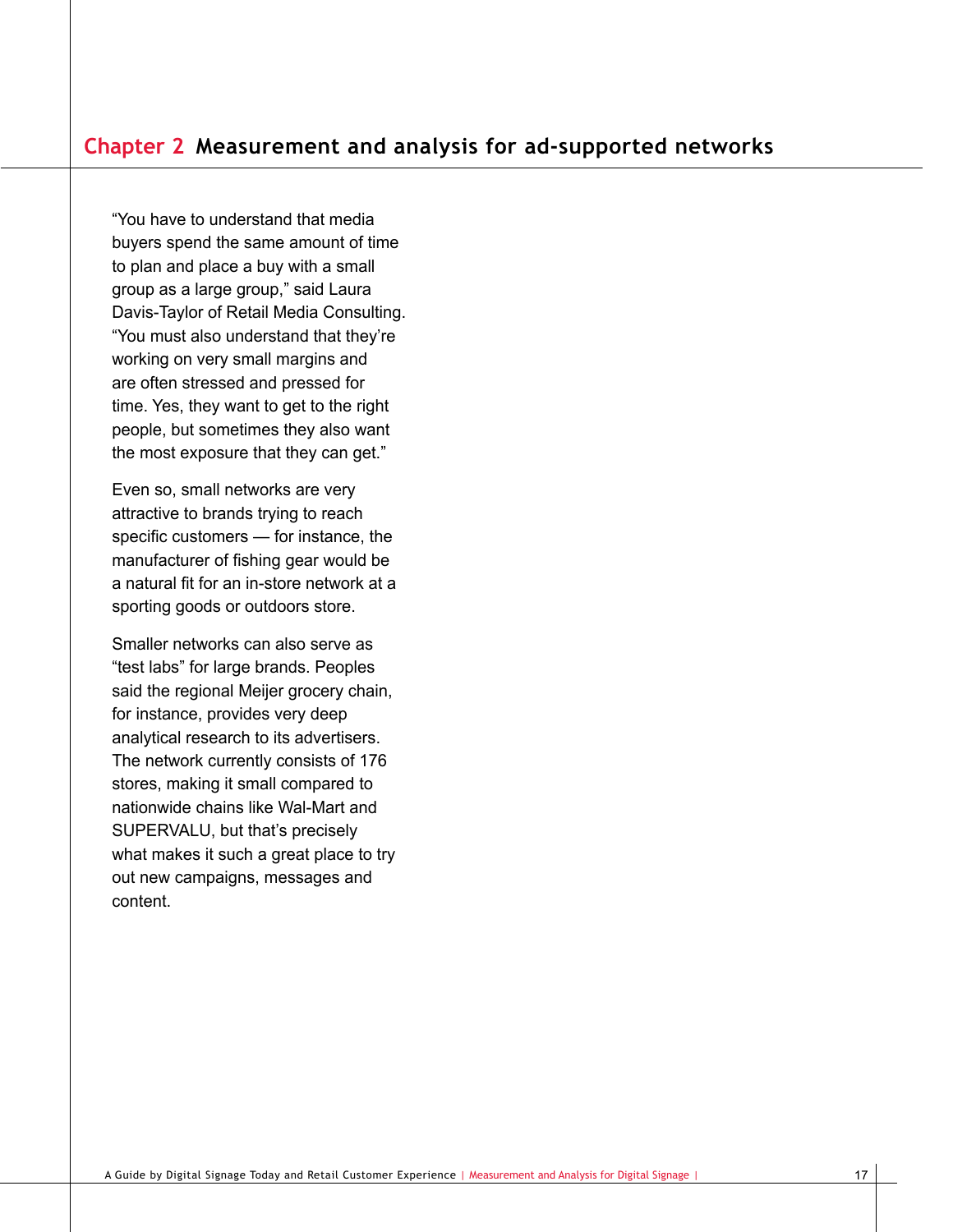ompanies often will use<br>digital signage to enhance<br>their customers' experience and digital signage to enhance their customers' experience, deliver branding messages and communicate with employees — with no advertisements to be found.

Even though there is no ad buyer to report to with such a network, good measurement numbers are just as necessary. And it is wise to begin with some of the same strategies that apply to ad-driven networks — chief among them, the mandate to know your audience.

"People shopping stores are the same ones zapping out TiVo and blocking banners online," said Laura Davis-Taylor of Retail Media Consulting. In other words, if you want to effectively communicate with the people in your space, do so in a way that will not intuitively feel like an advertisement.



"The shopper is in a store," she said. "Motivate them to buy, to engage, to explore a new product, or simply make them happy. There's a lot of powerful things that can be done to add value to the shopping experience."

**If you want to effectively communicate with the people in your space, do so in a way that will not intuitively feel like an advertisement.**

All of the actual methods of measuring customer activity that work for adsupported networks also work for brand-driven ones, but the data is interpreted differently. On an ad-driven network, a manager might look at the sales data for a specific product at various times of the day and compare that to the playlist to see when ads for that product ran.

For branding messages, that manager would look at specific business aspects emphasized in the digital content. For instance, suppose a sporting goods store loops a promotional spot for its free loyalty program. This playlist could be correlated with POS data on how many new signups were generated.

*All of the actual methods of measuring customer activity that work for ad-supported networks also work for branddriven ones, but the data is interpreted differently.*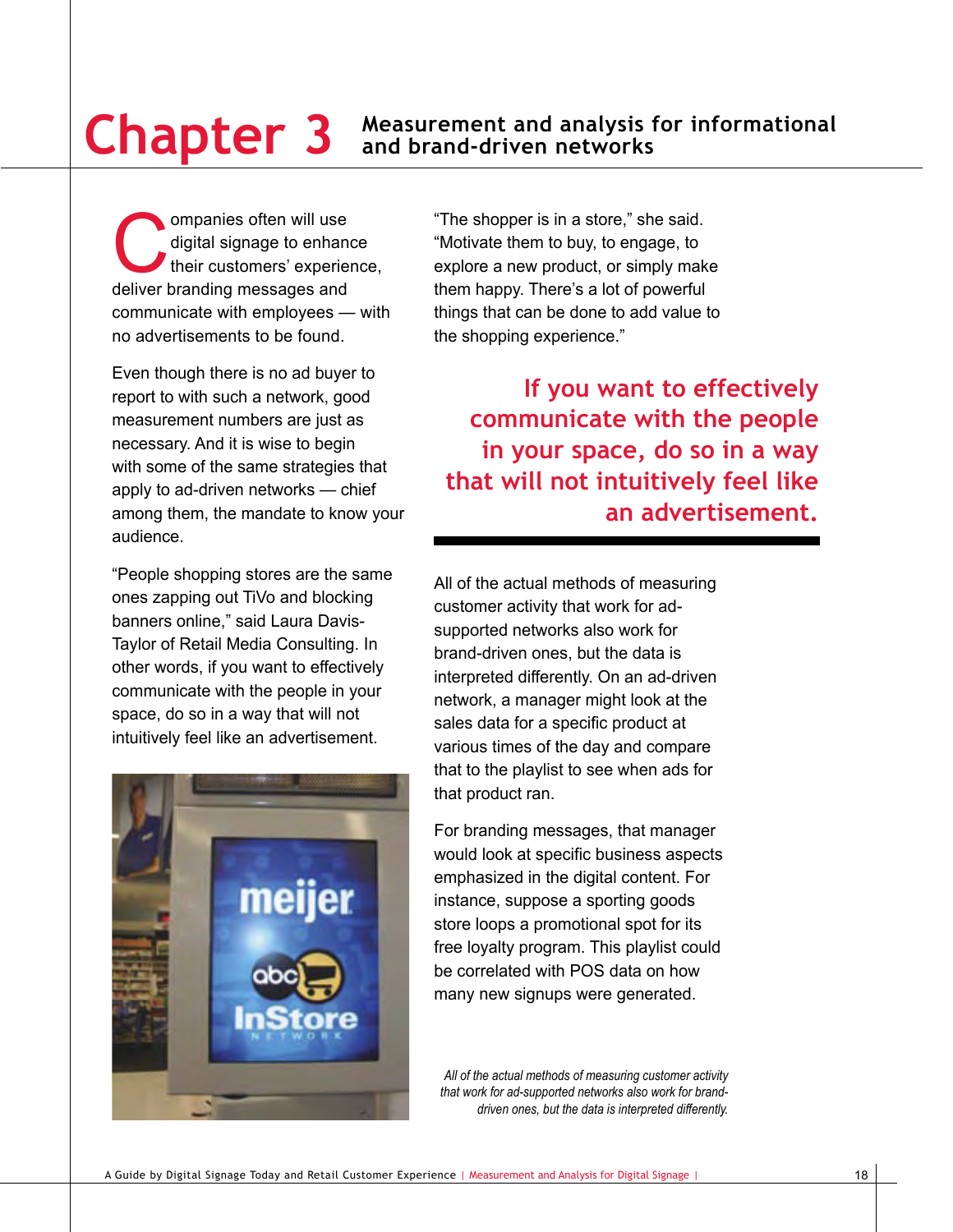## **Chapter 3 Measurement and analysis for informational and brand-driven networks**

Here are some other examples of how data from an informational network can be read:

- A bank uses digital signage to loop through promotional spots for home equity lines, certificates of deposit or safety deposit boxes. After a month of running this particular playlist long enough to establish benchmark data — one or more of the spots are switched out, and endof-day sales results are compared.
- A quick-service restaurant shows combo meal specials on screens above the counter and includes some sort of customer trigger ("Mention discount code XYZ to get a dollar off this meal!"). Not only is the "coupon" data captured, but the customer is trained to look at the screen from now on.
- An automobile dealer uses digital signage to convey branding messages, emphasizing new vehicles and additional features. End-of-month sales figures can easily be correlated with the cars and features that were looped.

In addition to matters that are directly related to sales, measurement numbers can help companies refine and improve their physical space and its setup.



Traffic data can be visually mapped to show "hot spots," giving instant visual confirmation of where people are most likely to linger within the store.

If the store's signage content is compelling, red spots on the map (indicating long dwell times) will align with locations of screens, enabling store planners to push the flow of traffic to desired areas by repositioning the screens or adding new ones. On the other hand, if those red spots are not aligning with the screens, that could be a sign that the content is not resonating with customers

*Measurement numbers can help companies refine and improve their physical space and its setup. Traffic data can be visually mapped to show "hot spots," giving instant visual confirmation of where people are most likely to linger within the store.*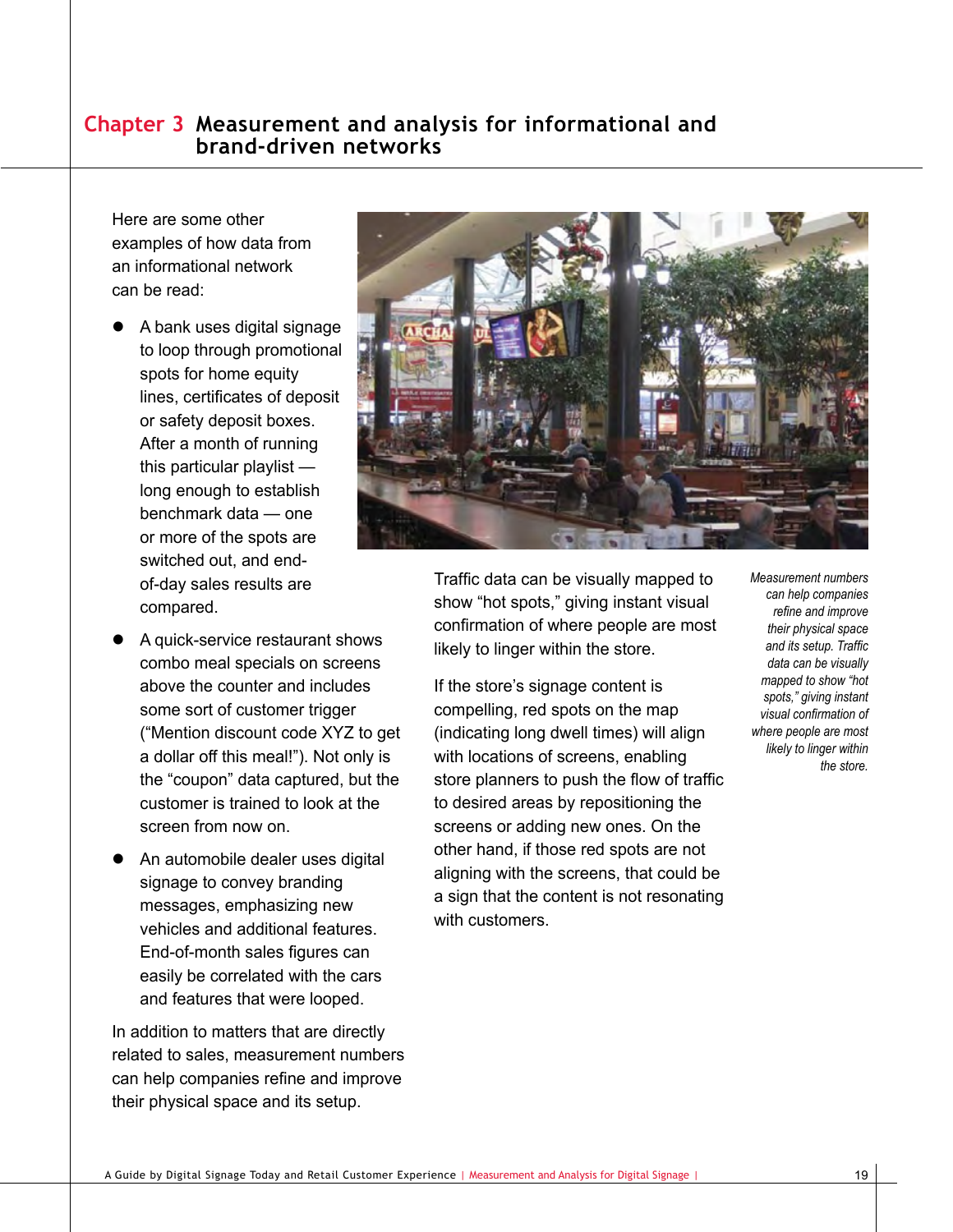# **Commentary**

#### **Retail digital signage — from niche to mainstream?**

#### *By Nurlan Urazbaev, BroadSign International*

igital signage emerged a<br>few years ago as part of<br>a transformation of media<br>caused by advancements in com few years ago as part of a transformation of media caused by advancements in computer and display technologies. So what is the big picture of evolving media, and how does digital signage fit into it?

#### **The flight of dollars from TV has begun**

Network television still has the largest audience and consumes the biggest piece of ad spending, but its growth has slowed down significantly in the past three to four years. The audience has been steadily shrinking and "disappearing" into fragmented digital cable TV, Internet, video on demand, DVD rentals and mobile devices. As money follows the audience, the distribution of ad budgets is changing as well.

Mitch Oscar of Carat Digital said that the Internet, and Google Search Marketing in particular, have been attracting most of the ad dollars lost by network TV. "Internet has gone all the way, probably hit 16 billion this year, although half of it is search. Those are tremendous increases," he said.

The revived outdoor advertising has also contributed to the flight of ad money from traditional media, said Michael Hudes of Clear Channel. "As

dollars have been 'fragmenting' out of traditional television, radio, newspapers and print, and the equivalent (amount of) dollars have been going to the Internet, outdoor has seen a disproportionate share of that money, given its relative size."

#### **Mitch Oscar: Death of TV is greatly exaggerated**

Although network TV's ad revenue growth has slowed down, Mitch Oscar thinks the problem is not with TV as a medium, but with the old rigid revenue model. He said most marketers are missing the fact that, despite the relative decline of the network TV audience, the actual TV viewership is on the rise.

**"I think most advertisers right now, particularly outdoor buyers, are really interested in alternative channels — they want to find new, more targeted, more flexible ways to deliver a message out of home."**

**— Michael Hudes, Clear Channel** 

"When I looked up the definition of television, it said 'the retransmission of video images,'" he said. "That's the Webster definition. So I thought, wouldn't the broadband people have been clever not to say the 'online world' and the 'offline world,' but just say hey,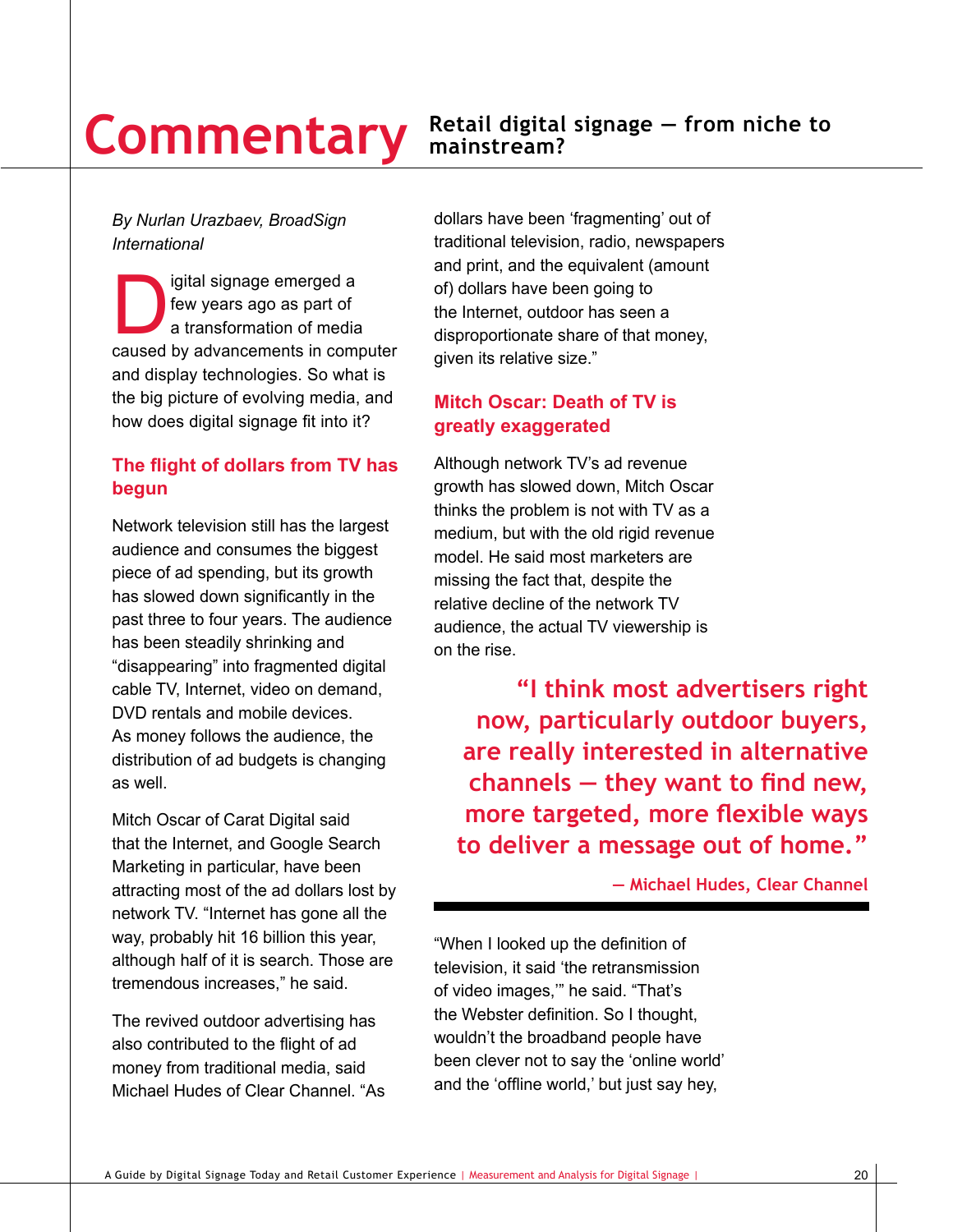it's 'television.' So, if you're saying, I'm watching video on my computer, I'm watching video on my mobile, I'm watching video on my TV — it's all television! So when you say television is going down, it's all about definition. And until we start working and breaking down the definition, we're having trouble trying to create our media campaigns."

Mitch Oscar said the new reality presents a challenge to the advertisers and agencies, as they have to find a way of tracking consumers' new media usage habits. *"Desperate Housewives* right now, you can watch on television, traditional, you can go to abc.com and watch it, or you can watch it on an iPod. The media agencies for the first time are evolving to say, look: Here are all the different points of contact with the consumer. Now we have to figure out our advertising plan and our creative plan so we affect the consumer in their comfort zone. So yes, we will have to be able to buy the *Desperate Housewives* cross-platform plan, because if we as advertisers think that our commercial message is most valuable in connection, in context with a show like *Desperate Housewives*, we better get there."

#### **Where does digital signage fit in the modern media landscape?**

From the media type standpoint, digital signage is a high-tech extension of outdoor/out-of-home advertising, or

OOH. It has been brought to life by the realization that many types of commercial real estate can be turned into powerful, networked media space.

As the traditional media audience gets increasingly fragmented, outdoor is the only truly mass medium left, said Michael Hudes of the outdoor advertising giant Clear Channel. The conversion to the digital era will give the outdoor industry new capabilities, such as higher impact, cost-efficiency, easy targeting, planning and campaign reporting.

Real estate for digital signage has become a hot commodity for Clear Channel and other outdoor advertising companies. "Our first focus is the staticto-digital conversion of our core assets or real estate, and we're currently testing digital media across all the key aspects of our business," said Hudes. "Everything from traditional outdoor billboards to displays in our airports division, our malls division, in street furniture, in transit, on tops of our taxis, etc."

All of our experts agreed that digital signage is still a very young medium. Michael Hudes called this stage "Digital Signage 2.0," and according to him, the 1.0 version failed due to the wrong timing, high technology costs at the time and immature business concepts.

David Daniels of ABC Media Sales compared digital signage to early cable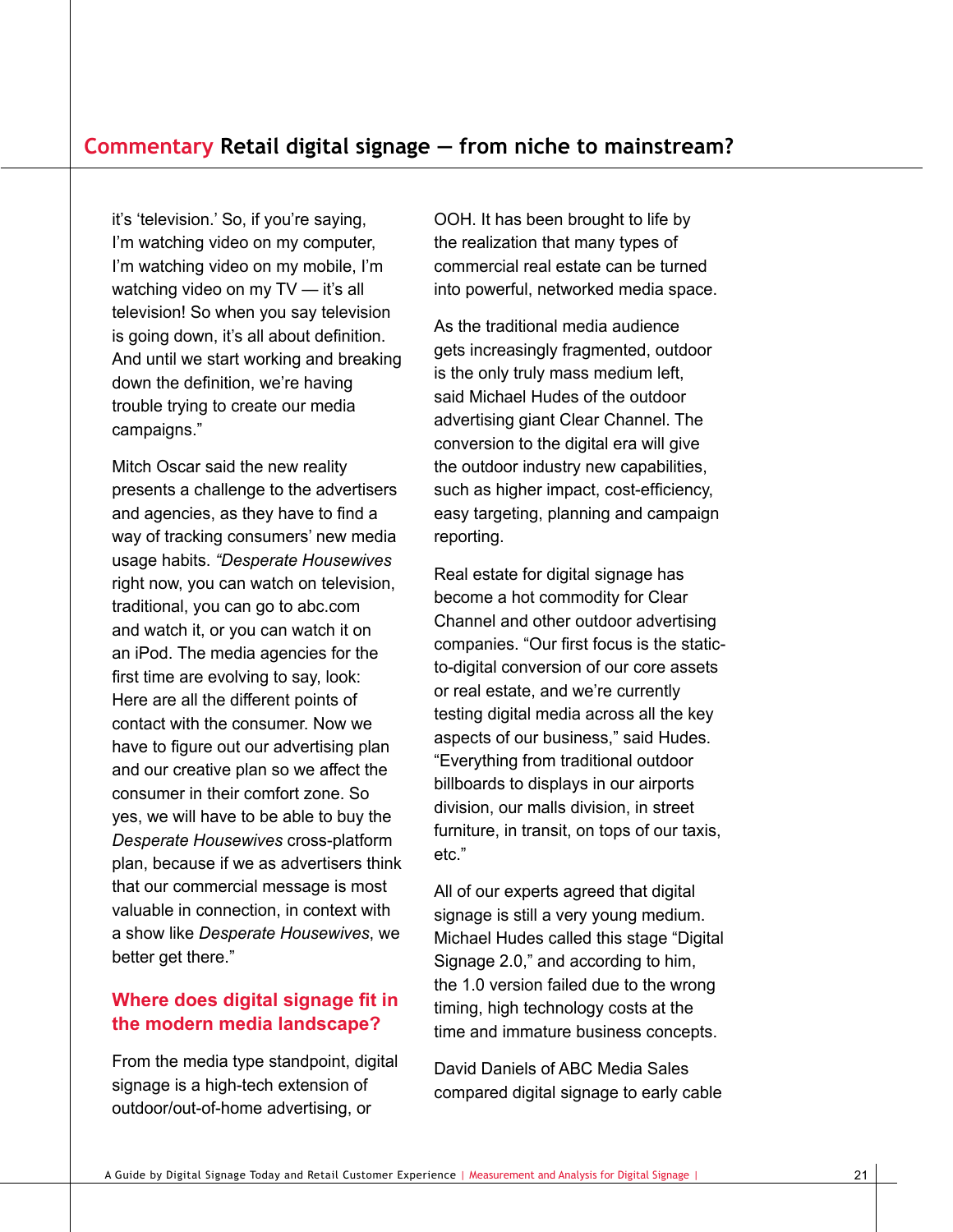TV in the '80s. "I think that it is very much in the same place where cable was about 20 years ago. I think we're still trying to figure out how to put it in the media plan," he said.

Both Beth Corbett (Nielsen Media Research) and David Daniels (ABC Media Sales) agreed that retail networks are driving the growth of digital signage. Retail is where the biggest networks are: PRN (Wal-Mart), In-store Broadcasting Network, Ascent Media (Accent Health, Meijer), Sign Storey, Neo Advertising, etc. Retail is where the most progress has been made in measuring the return on investment.

#### **Who needs mass media?**

With the mass audience disappearing and media fragmented, the question is: Do advertisers want mass media at all?

"The reality is, advertisers still want a big audience," said Michael Hudes. "They want the Super Bowl, they want to be advertising on *Desperate Housewives*; they still want an audience, and they're willing to pay for 'big eyeballs,' but I would question if mass does matter that much anymore. I think targetability and flexibility are really the key watchwords. I think most advertisers right now, particularly outdoor buyers, are really interested in alternative channels — they want to find new, more targeted, more flexible ways to deliver a message out of home."

In the near future, at-retail digital signage will not lead any major advertising campaigns but will be used to complement marketing efforts. It will bridge "the last 10 feet" between the consumer and a specific product, being part of an integrated campaign involving traditional media and the Internet.



However, Michael Hudes of Clear Channel is confident that when digital signage networks are able to steadily prove sales uplift or ad-triggered actions, their role in the media plan will be reconsidered. "I think that is the Holy Grail. I spent X amount of dollars and moved Y product. I spent X amount of dollars, I got Y leads. I think that digital signage is well placed to do that," he added.

"We intercept people when they're moving out in the world with their

*Digital signage is a hightech extension of out-ofhome advertising. It has been brought to life by the realization that many types of commercial real estate can be turned into powerful, networked media space.*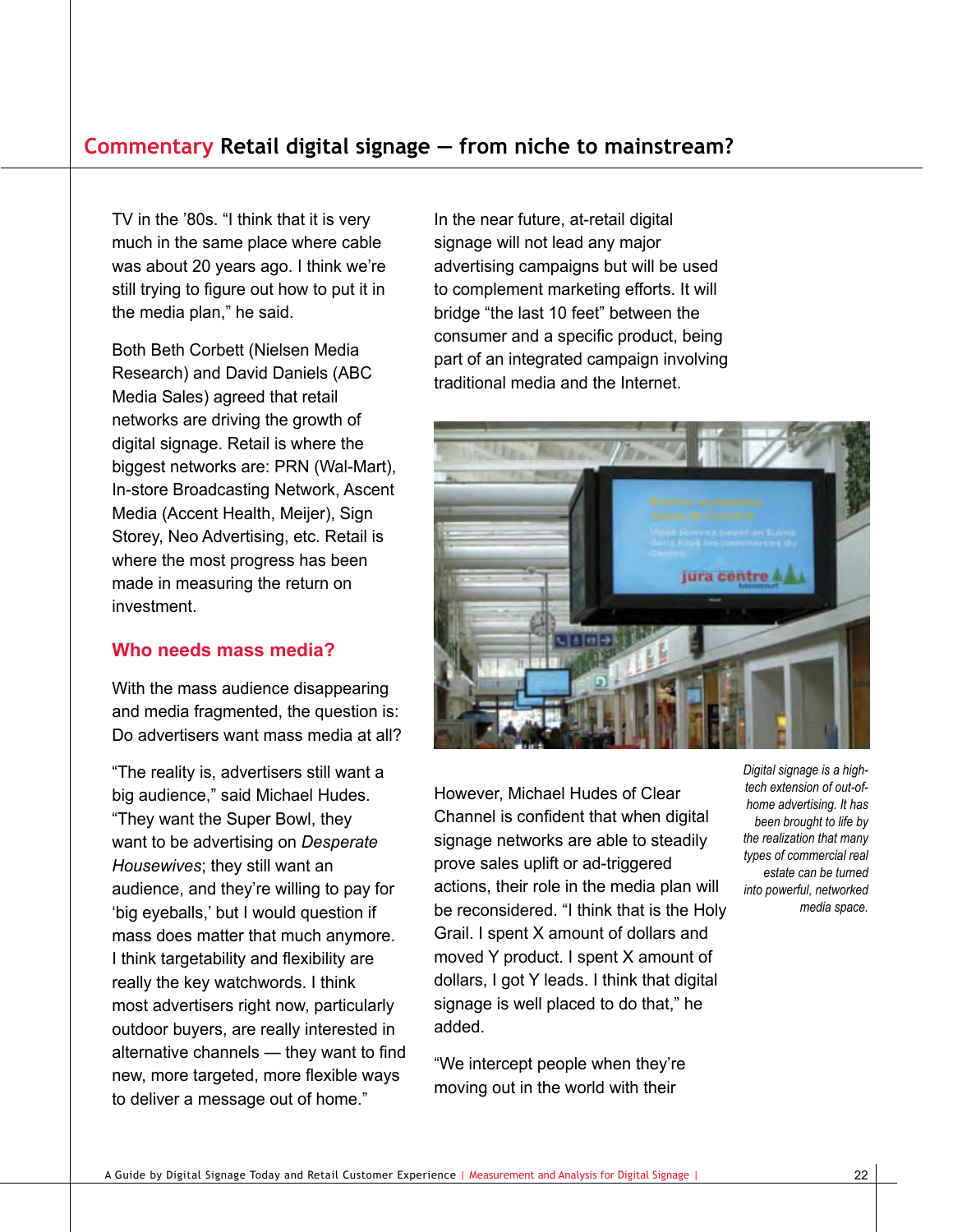wallets in their back pockets, they're thinking about spending money, they're on a plan, they have the ability to spend money," he said. "Delivering a targeted message at the right time and giving people the opportunity to walk away with a coupon on their handset or with directions to the nearest location, there's significant value in that that you can't get on other media."

David Daniels, Mitch Oscar and Michael Hudes agreed that Google Search Marketing has raised the bar for accountability standards. It has started the trend where the centuries-old pay-per-impression model now faces serious competition from the pay-forperformance model.

According to Michael Hudes, the money will continue to come from TV "until the television guys are going to figure out ways to repackage their content and sell it to advertisers in a more holistic fashion so that it's more TiVo-proof." In other words, TV will eventually recover from the pressure of new media, evolve and survive, but in the meantime, TV ad budgets will be depleted to a certain extent.

Some money will be also coming from promotional budgets, and new ad money will be increasingly allocated to digital signage as it keeps proving its value, experts said.

#### **What are the obstacles to growth?**

"I have always believed that the cost of entry is the biggest obstacle," said Beth Corbett of Nielsen New Media. "Technology is expensive, the networks are large, you have to have critical mass to really compete, and if you combine those two things, it's a formidable barrier. I think the funding is a barrier not just at the beginning, but at various points along the way."

She said lack of critical mass (of networked screens) and the fact that most networks are not homogeneous also present hurdles for media buyers.

David Daniels of ABC Media Sales said advertisers don't have budgets for digital signage. "They just don't understand the value of it. They say, we would rather spend our money on something else that's a proven media. In the retail environment, a lot of that stuff comes under merchandising, and not advertising."

"We are all competing for national ad dollars, but of all the digital signage networks, only a small percentage has a national reach at this time," said Rob Winston of Arbitron Outdoor. "Digital signage is not easy to buy. Each network is offering its own unique value proposition and must therefore be evaluated individually. The grocery network, restaurant/bar network, transit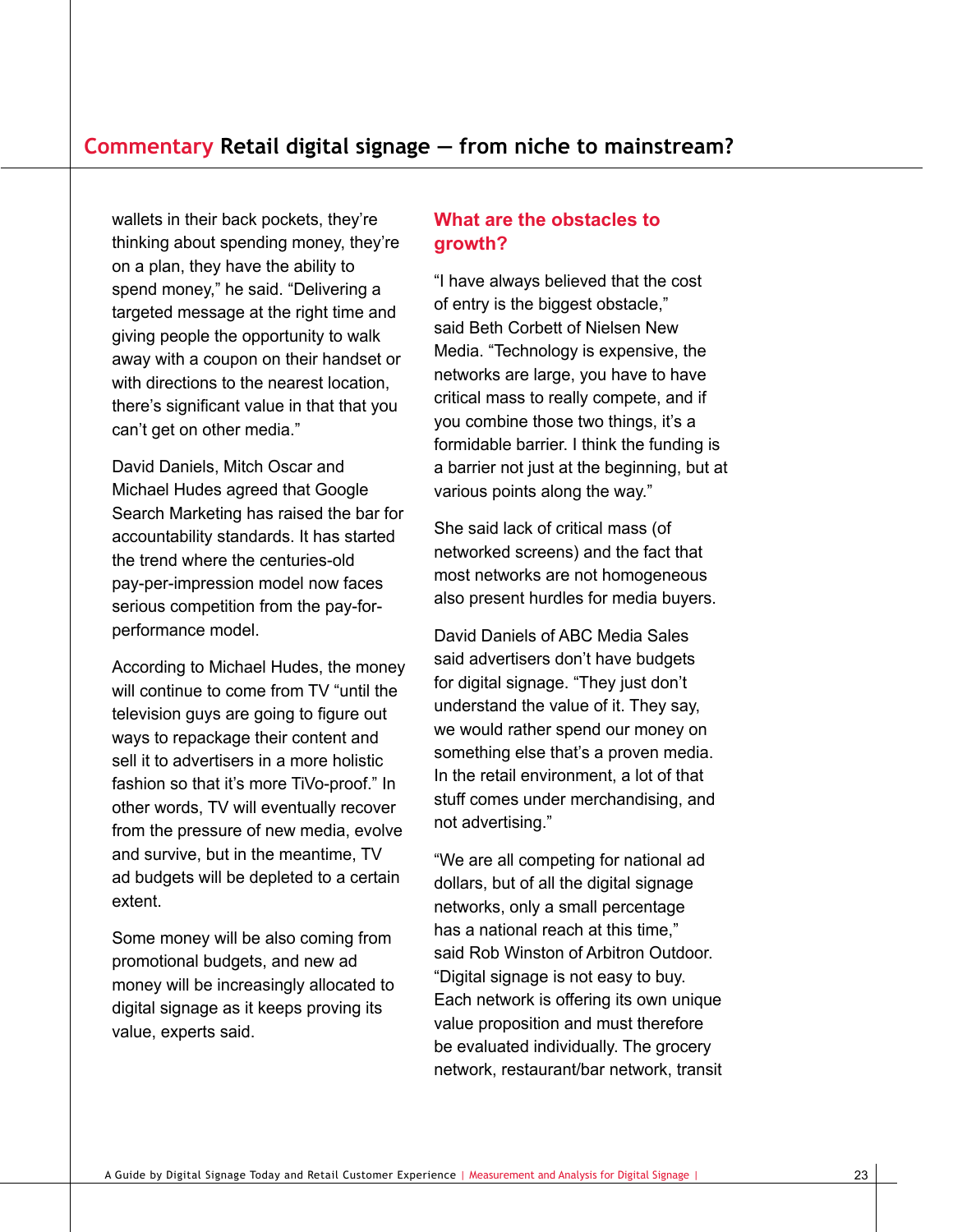

*Local advertising can be a strong driver for small digital signage networks.*

network, mall network, waiting room network, etc… are all used differently and have their own merits. Learning, evaluating and deciding on all of these individual networks is hard work for advertisers.

"Digital signage faces tremendous competition," he added, "not just in the number of digital signage networks but also in the growing number of out-ofhome, alternative and online media the advertiser has the option to use."

Michael Hudes of Clear Channel joined Winston and Corbett in stressing the importance of standards. "The reason why outdoor has seen significant growth is, in the industry with so many different products, a bulletin or a 30-sheet poster that you buy from Clear Channel is the exact same size and configuration that you would buy from CBS and Lamar."

To summarize, the hindrances boil down to the following:

- The cost of entry/operational costs.
- Lack of critical mass.
- Advertisers don't understand the value of digital signage.
- Network ad space is not standardized.
- Lack of measurement.

#### **What will it take for retail digital signage to make it into media plans?**

Well, it looks like another chicken-andegg dilemma. Advertisers are reluctant to buy digital signage space because networks are not large enough, not standardized and not measured, and in turn, networks are small, not standardized and not measured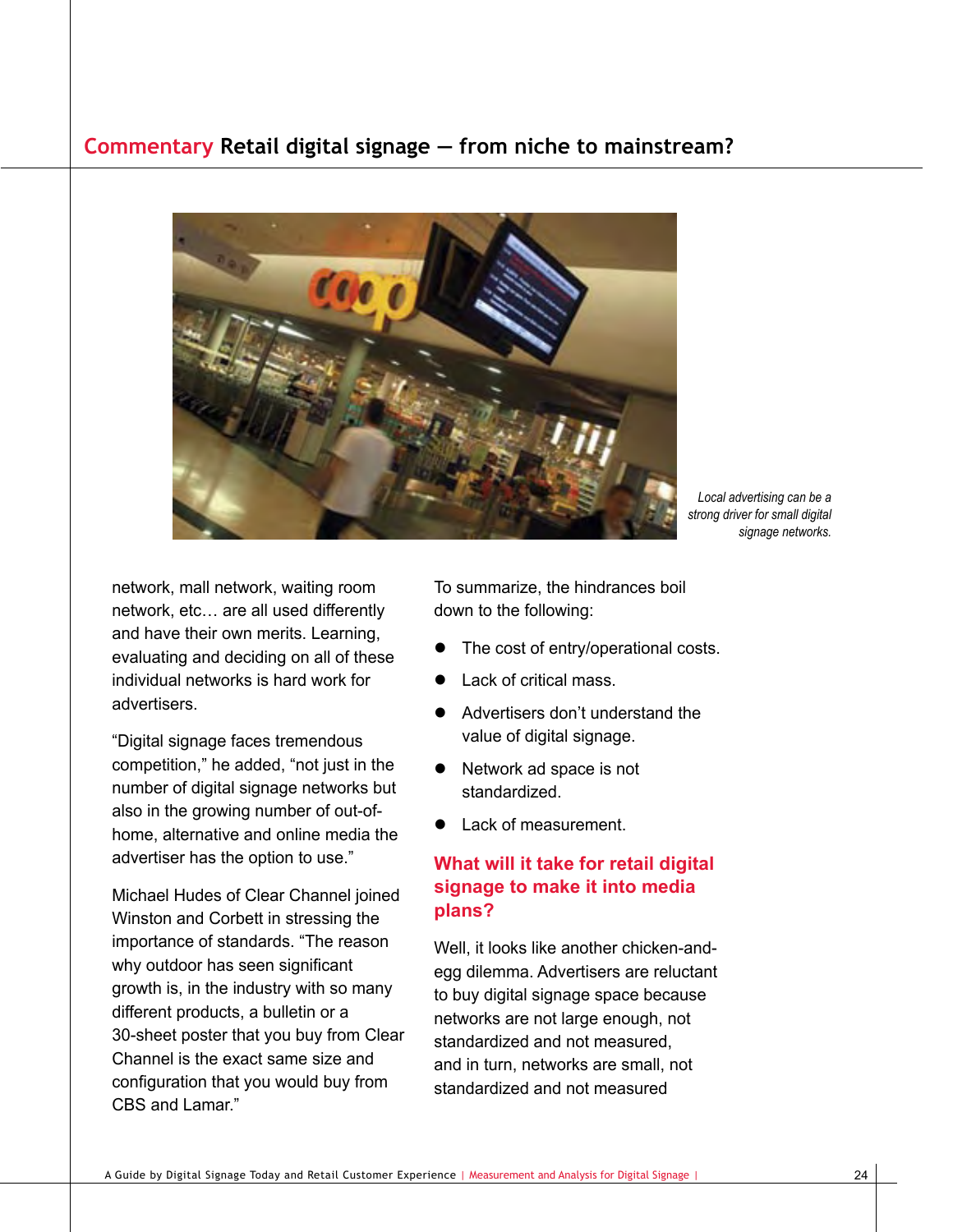because advertisers are not yet interested in pouring money into them.

The key links in the chain of obstacles seem to be the standards and measurements.

It doesn't take a rocket scientist to deduce what will happen when standards and measurement are in place: Standardized networks will be easy to measure, and measurement will facilitate the ROI calculation. With proven ROI, more advertisers will start buying digital signage ad space. The more advertising money flows into this space, the more investors will be willing to fund networks. Networks will grow, and the new ad space will enter media plans.

Several recent initiatives in retail and outdoor advertising prove that the demand for measurements has grown dramatically over the past couple of years.

A number of trade organizations and private businesses are now working to fill the gap between the perceived potential of in-store digital signage and the reluctance of media buyers to accept it until measurement and standards are in place:

• In-Store Marketing Institute in collaboration with VNU and Point of Purchase Advertising International, or POPAI, are separately developing a set of metrics to

measure the effectiveness of retail digital signage.

- Nielsen Media Research has created a special division: Nielsen New Media Services, whose main focus is measurement of placebased media (Nielsen's term for what we know as digital signage).
- **Outdoor Video Advertising Bureau,** or OVAB, was created in early 2007 to educate advertisers about the value of the medium and to develop advertiser-friendly standards and metrics.
- Arbitron Outdoor is testing a technology to audit proof of performance of digital signage networks and will be conducting pilot audits in retail networks.
- Arbitron Outdoor has conducted a number of audience measurement studies in major retail digital signage networks in the past two to three years.
- Nielsen Media Research has conducted a number of proofof-play audits and audience measurement studies in major retail digital signage networks in the past two to three years.
- $\bullet$  DS-IQ (a private company) launched a service providing correlation and analysis of pointof-sale data against advertising campaign data in retail networks.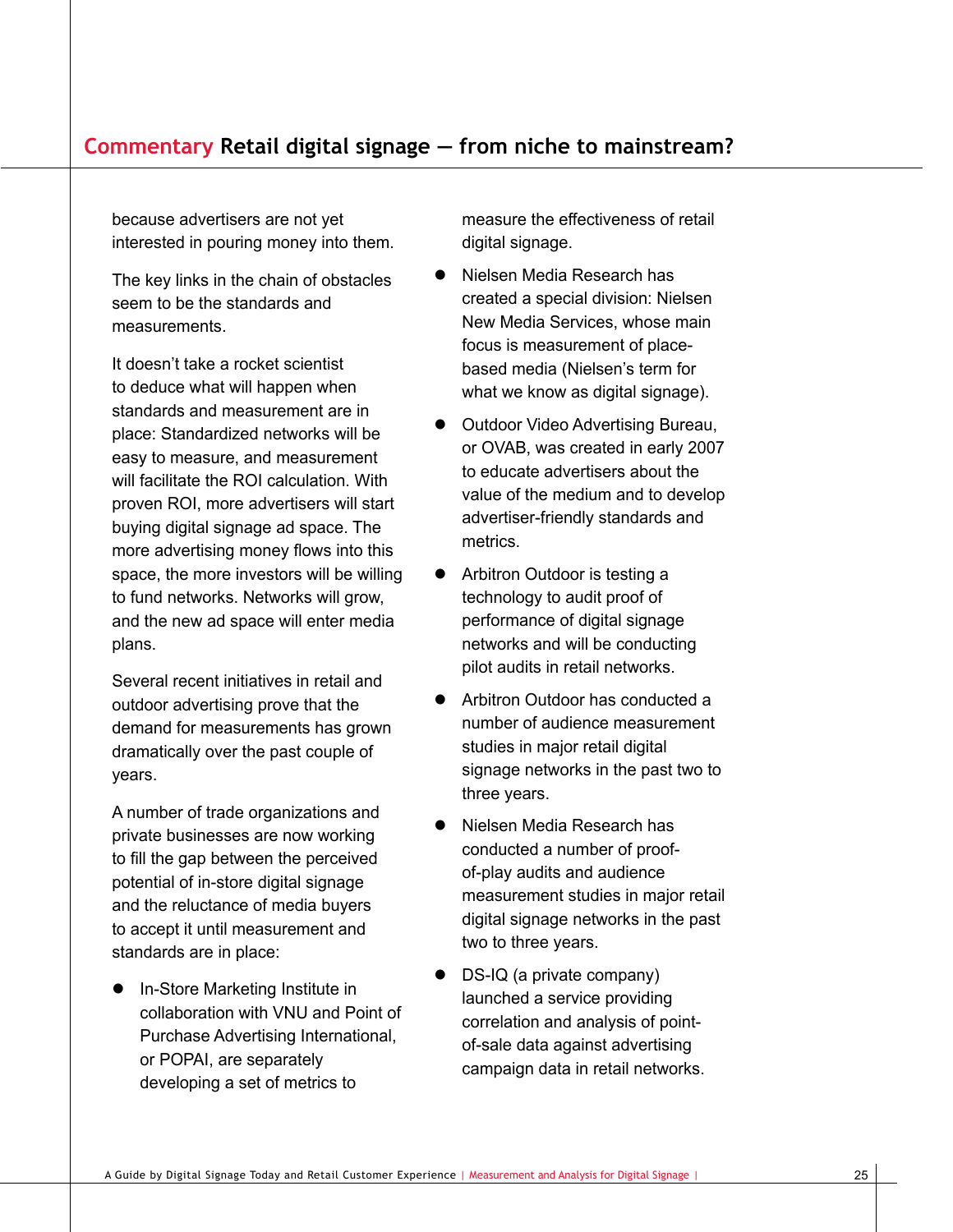• The Outdoor Advertising Association of America in conjunction with the Traffic Audit Bureau for Media Measurement Inc., or TAB, is working on the next generation of outdoor measurement.

Beth Corbett of Nielsen Media Research thought that all the above initiatives should result in usable metrics within one to two years. Michael Hudes was confident that retail digital signage will become an established advertising medium and a legitimate part of media plans within three to five years from now.

In the meantime, local ads can help.

"I'm a drycleaner within a half a mile from this location, I just want everyone who comes through this door to know that I'm here for them, oh, and by the way, here's an offer," said Michael Hudes. "That's much more important. That's really what they (local advertisers) want — proximity. Now, of course, the accountability is important, but the national guys want a completely different set of things because, as you said, they're now viewing media through the prism of the Internet, and it's going to take a while for the industry to grow up to be standardized and focus on measurement."

*This commentary was reprinted with the permission of BroadSign International. Copyright 2007 BroadSign International, all rights reserved.*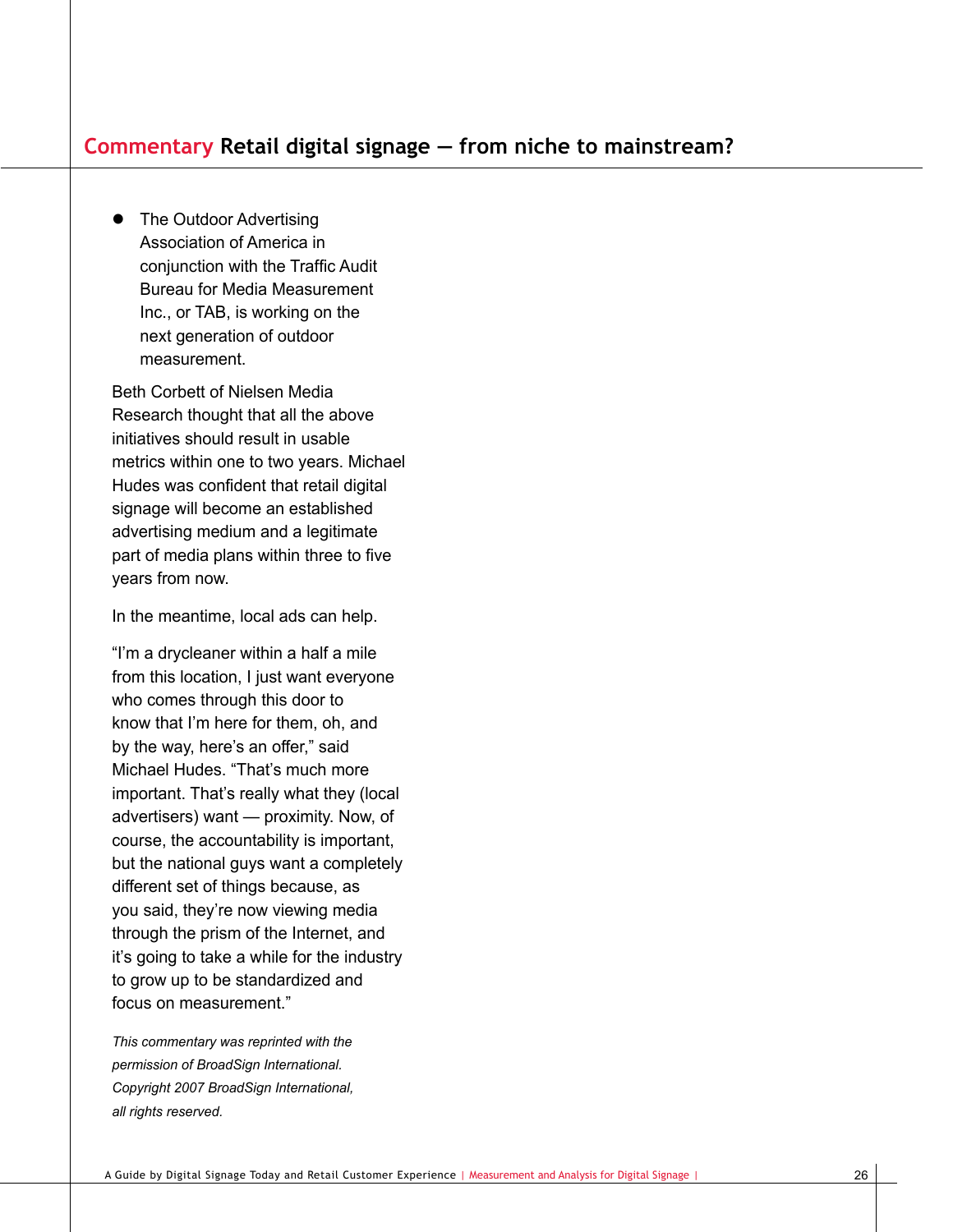## The top 10 digital signage trends for 2009

#### *By Keith Kelsen*

*This story was originally published Jan. 6, 2009 on DigitalSignageToday.com.*

#### **Trend #1: Content is the next main talking point for the industry**

This will be a pivotal year for great content. As an industry, we now have great, proven technology to deliver messages across DOOH networks, so now what? Dare I say it? I have to! "Content is king." Why?

Since prehistoric times, as evidenced in cave paintings, people have used images, placed where others would encounter them, to communicate important information. For more than 120 years, rapid advances in technology have transformed human communication, delivering information faster and to a greater degree of relevance.

The technology that has led us to a new medium, digital signage, has become commonplace. Now, more than ever before, "the message is the medium." The content running across screens provides digital signage its moment to shine. As a new medium, digital signage needs to define its own creative approach to content.

#### **Trend #2: Traditional broadcasters are getting into the digital signage marketplace**

With the television industry facing an unprecedented downturn, manufacturers and producers of content are looking to expand and capitalize on the DOOH/digital signage industry. It is the natural evolution as a new media develops that many companies put resources into testing the market. Some jump in with both feet as they have no other alternative.

Production houses employ expert creative teams that can bring top-quality content into the world of digital signage. Some will have to play catch-up; some will leverage Web and flash skills to optimize great content for this new medium, for maximum impact and to achieve unprecedented returns. We will likely see acquisitions coming from the TV broadcasting industry, companies essentially buying their way into the market to make up for lost time in the DOOH industry, around technology and production.

#### **Trend #3: Agencies are awaking to the power of digital signage**

Many agencies are realizing that DOOH is a valuable area to explore. It is a difficult transition from traditional media to DOOH. Some agencies are prompting brands to buy into this burgeoning market. Open software platforms for the DOOH market will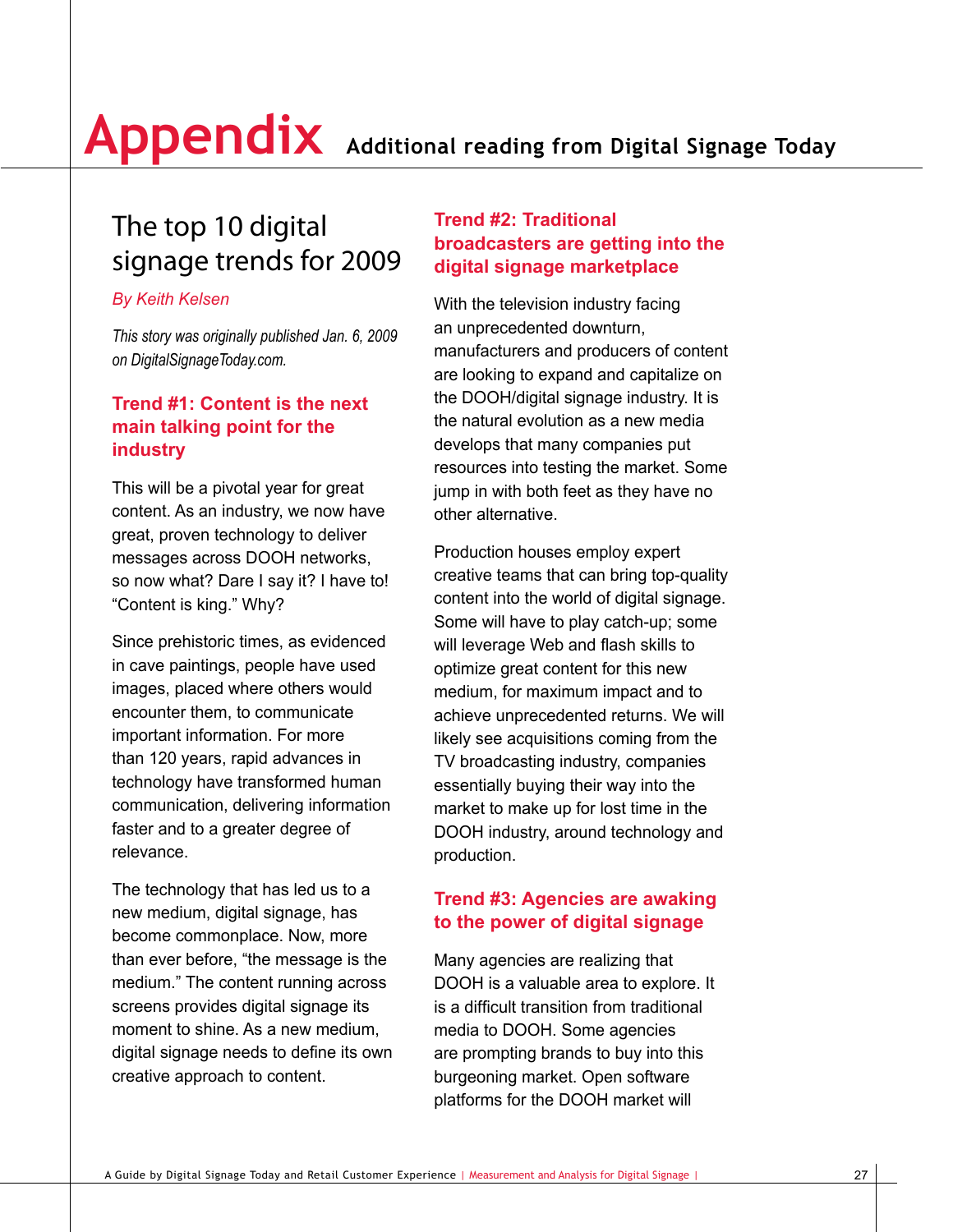excel as they allow cross-network placement, helping agencies drive more comfort and scale widely across the digital signage landscape.

Agencies are also realizing that DOOH includes more than digital billboards, that it extends beyond this early digital signage incarnation. DOOH is being used to build brand networks at the shelf and in-store, to capture the consumer at the best possible time: at the point of decision.

In-store media is the new frontier for agencies looking to expand product presence and increase sales at the shelf. The good news is that the media is measurable with real sales-lift as proof. In-store media is more than just capturing "eyeballs" and branding; it is about the merchandising and selling of product — not to mention the resultant tremendous in-store associate training benefits gained at the same time.

#### **Trend #4: Brands are shifting money to this market from traditional TV**

Major brands are moving into the market, right now. Once traditional TV viewership declined, they began looking for more effective messaging. This trend began last year when a few brands bypassed their agencies and began experimenting directly with DOOH.

Building brand networks in-store at the shelf is a critical part of this strategy. For brands to survive and retain customers, they must spend money at the point of sale or risk losing customers to generic brands. Once lost, a customer is tough to win back — and expensive. This trend will grow geometrically as sales become hotly contested.

#### **Trend #5: Cross-platform and interaction with cell phones is critical**

In the past year, Bluetooth and text messaging integration passed its experimental and pilot phases. The connection and symbiotic relationship between display and cell phone will continue to grow with more deployments in 2009. Consumers are ready to utilize this technology today.

Personalizing features by offering coupons and other media on handsets will further drive sales at the shelf. Tracking these interactions to measure the success of a network will also play a part in the overall success of the campaign. Digital signage will take a front seat in this area, adding value to the entire digital communications grid.

#### **Trend #6: Interactivity and measurement**

Along with interaction with cell phones, interactive technologies will propel the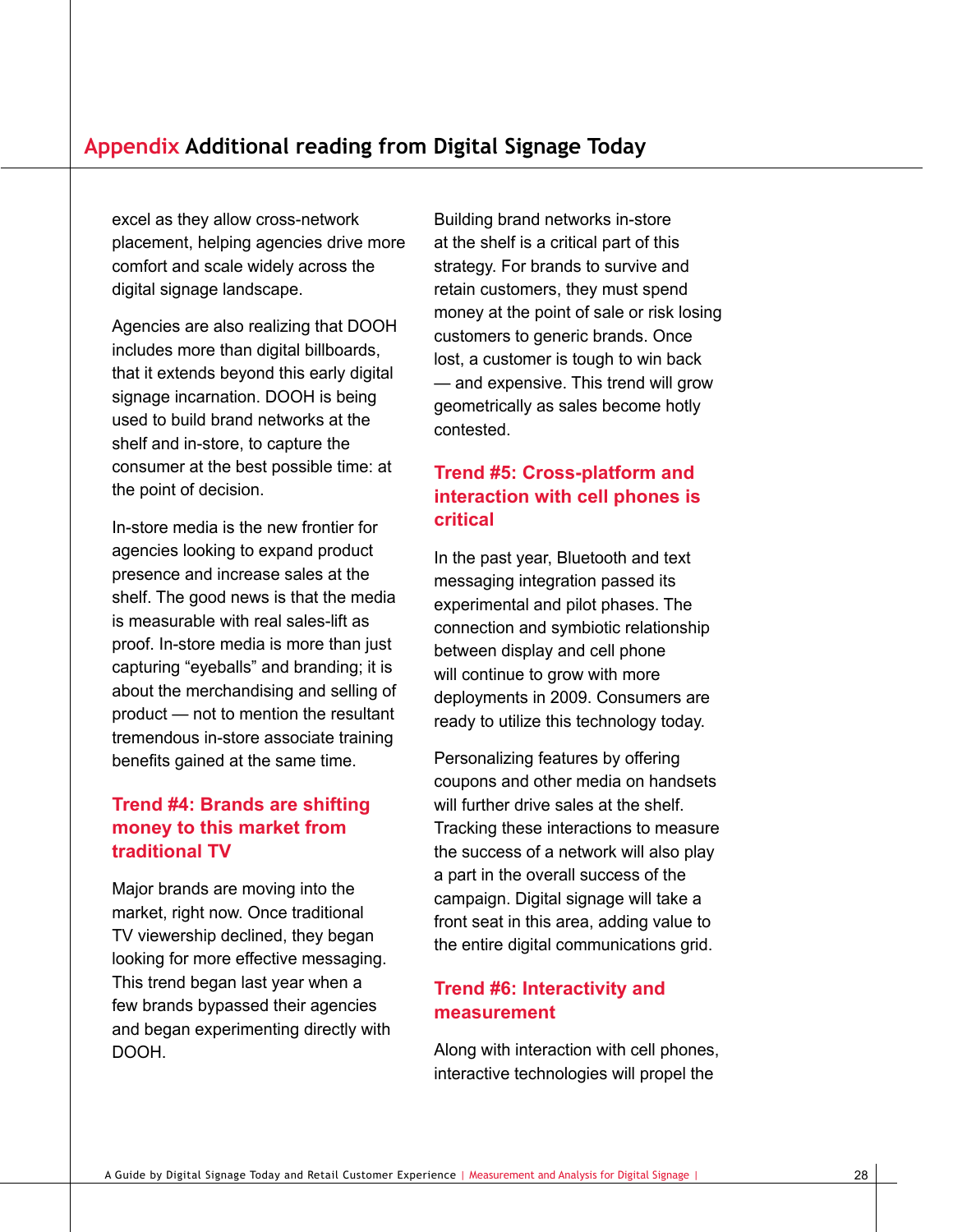industry to enhance new consumer experiences, from touchscreens to floor screens and from window touchscreens to gesture-enabled interaction. The engagement of the consumer adds tactile to visual and helps to create an emotional connection with the brand and product. As was the case with cell phones, 2009 will see more than simple small pilot projects; it will boast largescale rollouts vying for consumer's attention, ramped up to unprecedented levels.

Measurement proves the maturity of the industry and is key in 2009. Data collected from interactive solutions and delivered upstream will give DOOH another powerful asset in the form of market intelligence and direct consumer feedback for marketers and agencies to measure the success of their campaigns.

#### **Trend #7: Data-driven content or ad search for DOOH**

As an increasing number of large networks emerge online, and the number of displays grows geometrically, creation of individual playlists that are relevant to a specific display and associated audience will become a thing of the past. Just as with Internet search engines, metadata for content and screens will ultimately be matched for the right time, place, target and behavioral attitudes. This will allow access to databases that have ad

content and remove the complexities from decision-making focused upon "when," "where" and "why." This will establish the industry as leading-edge, not trailing-edge.

#### **Trend #8: Cost of LCD and players is entering next phase of cost down**

LCD screens are declining in price and have been for the past six years, a trend that will continue. Innovations on the media player side will also bring pricing down. Quality is still a significant factor and will be critical in keeping networks up and operational 24/7. Declining cost is not a substitute for reliable and scalable technology. Total investment and ROI still require a quality platform.

#### **Trend #9: Consolidation and failures will continue**

In these unprecedented economic conditions, there will be failures and consolidations in 2009. This is both good for the industry and bad. Though we may see failures undermining the integrity of the industry, the pieces will be picked up and business models changed to improve the industry overall in 2009; the prevailing economic situation will simply accelerate this evolutionary process. There will be success for companies that are established, have good business models and have the cash flow to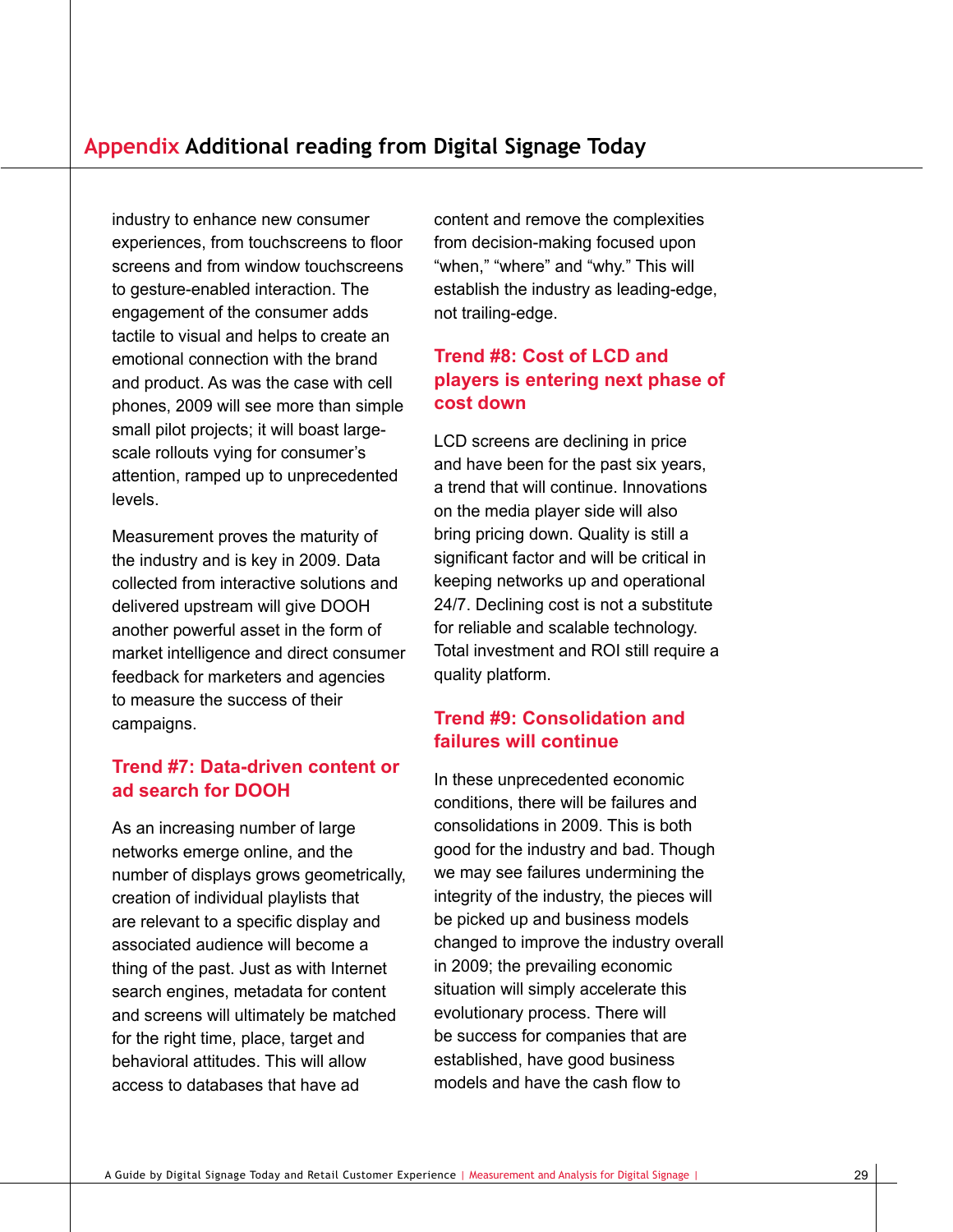endure. 2010 will be the year of winners in the end game, where a few companies dominate the market.

#### **Trend #10: Growth for the industry is moderate, but positive**

Notwithstanding my previous comments, industry growth will be moderate. Digital signage networks have the opportunity to reduce costs, save resources and communicate powerful messages. These are attributes that will spur continued growth as companies worldwide re-evaluate every element of their communication plans. Looking closely at the models and businesses that benefit by taking advantage of digital signage technology will be the key. Making the case to use digital signage is our job as an industry, and this will be yet another year of growth.

*Keith Kelsen is executive chairman of the board of MediaTile and chair of the Content Committee for the Digital Signage Association.*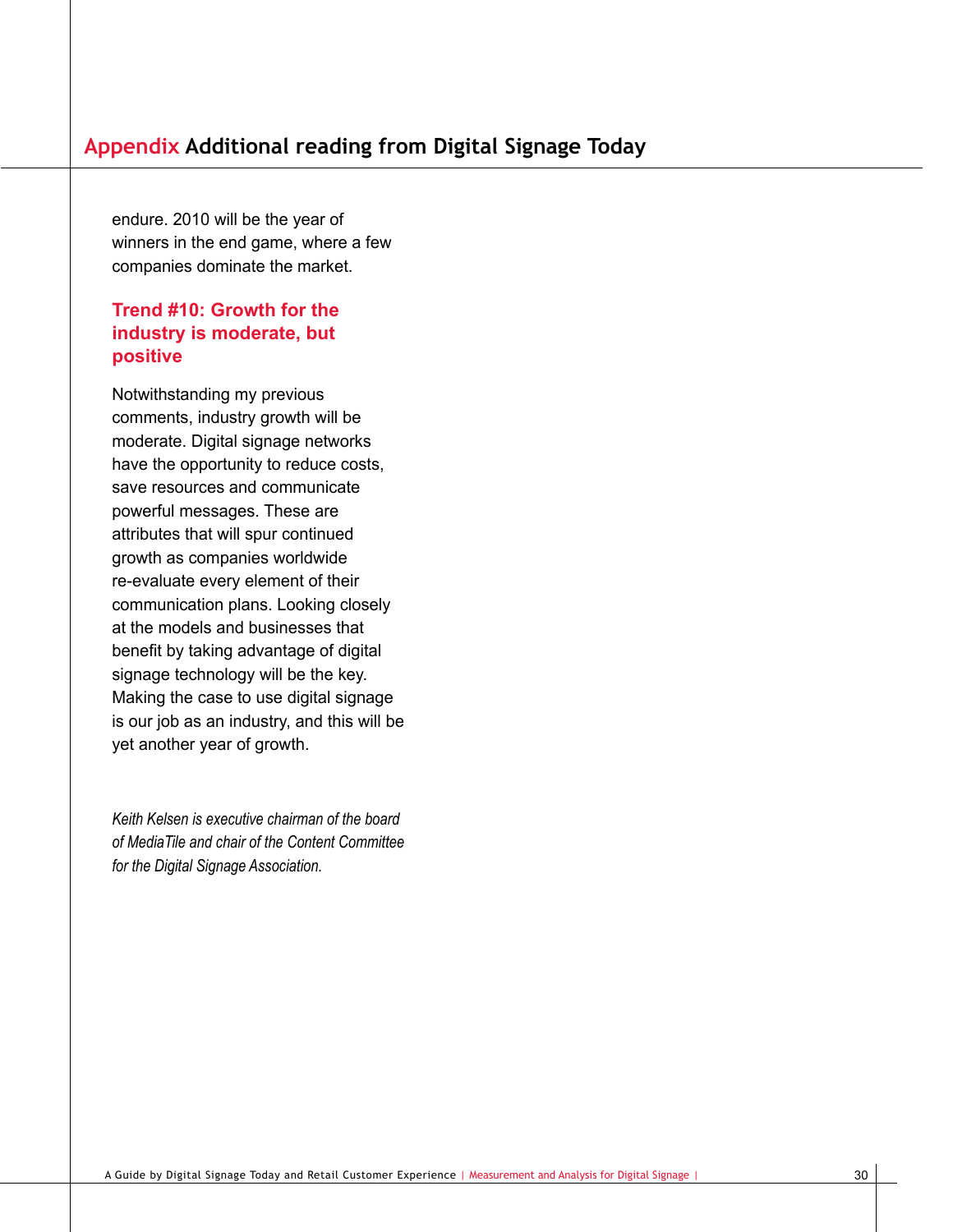### Research key to providing DOOH audience metrics

#### *By Bill Yackey*

*This story was originally published Dec. 18, 2008 on DigitalSignageToday.com.*

Every digital out-of-home, or DOOH, network should have a study done on the demographic makeup and type of their network audience, said Bob Martin, president and CEO of LevelVision, a DOOH network known for its floor-mounted screens in college bookstores.

In the past, networks have been proving their worth to brands and ad agencies by doing commissioned audience measurement studies through firms such as OTX, Arbitron and Nielsen.

With the release of the Out-of-Home Video Advertising Bureau's, or OVAB's, Audience Measurement Guidelines at its first-annual Summit on Oct. 29, 2008, more networks are jumping on board and using the bureau's Average Unit Audience, or AUA, metric as a standard for measuring DOOH impressions.

LevelVision, a recent addition to OVAB's lineup of network members, completed an Arbitron study in early November of its network of 315 screens in college bookstores. Arbitron found that the LevelVision:College network

delivers more than 20 million AUA impressions each month to an almost pure composition of the Millennial and adult 18 to 24 audience segments.

"Once networks perform a demographic study, they can break down those percentages and compositions of their audience to develop AUA impressions to provide to advertisers," Martin said. "The problem has been that people have been able to calculate CPMs for these networks, but the CPMs were based on the overall audience of the entire network, not the effectiveness of a single advertiser's campaign."

"Ad sales are not where they should be because of the disconnect in the metrics that the various networks are delivering," Martin said. "No one speaks the same language or the right language to the audience on the agency side."

As one of the founding members of OVAB's Agency Advisory Board, Martin quickly reviewed Arbitron's LevelVision network study upon arriving at the company in early September. He ensured that the methodology could estimate audience dwell time in addition to measuring traffic, thus incorporating the OVAB guidelines that suggest that presence, notice and dwell time should be accounted for.

"I think the OVAB guidelines for measurement is a huge step in terms of trying to put a stake in the ground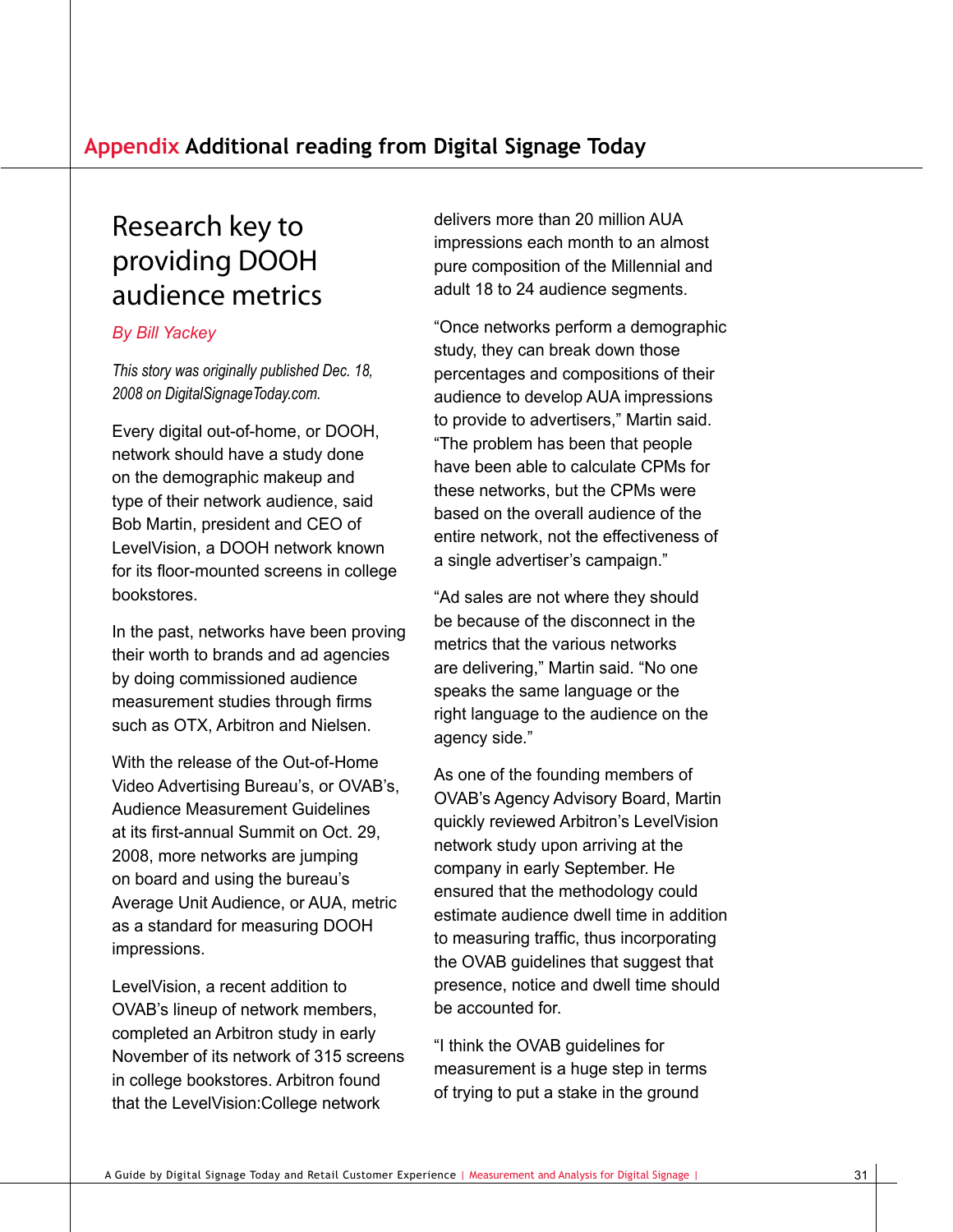on the language that should be spoken from any corner of the ad-buying side and from any network selling advertising space," Martin said.

#### **Guidelines, not standards**

Suzanne Alecia, president of OVAB, pointed out that the guidelines are not under "official" use by research companies Arbitron, Nielsen and OTX, but are being taken into consideration during those studies.

"The guidelines are just that. They're not strict standards at this point," Alecia said. "They essentially outline the information that you should be reporting. This information should be common across any audience study from any researcher for any network."

OVAB is working with its advisory board and members on a compliance process for the future and eventually, Alecia said, an audit process.

"We didn't want to hold back publishing the guidelines until we worked through that because we wanted to get everybody at least capturing the right data and reporting it," Alecia said. "So we're not coming out with any kind of OVAB 'seal of approval.' A lot of the member networks will need to go back out in the field to gather more data, so there's some time it will take to get all of that done."

#### **Some of the firsts**

Another network to jump on board early and bring the guidelines into its research has been Danoo, a digital entertainment network based in San Francisco. Danoo commissioned an Arbitron study to calculate the network's performance based on responses to on-screen ads about upcoming movies and TV shows. The study was intentionally performed using the AUA as an impression guideline.

The study found that 84 percent of people who reported noticing the screens verifying that they spent time watching the content. In two research studies tracking recent campaigns for the Fox Networks television shows *Fringe* and *House* Arbitron found similar levels of audience engagement. Advertisements on Danoo's network drove a 50 percent increase in aided awareness for the new show *Fringe*, and intent to view went from 7 percent to 19 percent among people watching the screen. For *House*, the ads drove a 25 percent increase in intent to watch among their audiences.

"We're a fan of the metric," said Doug Scott, Danoo's vice president of marketing. "It will help advertisers make a more apples-to-apples comparison to other media. No other medium is held to an engagement metric, so the industry needs something like this."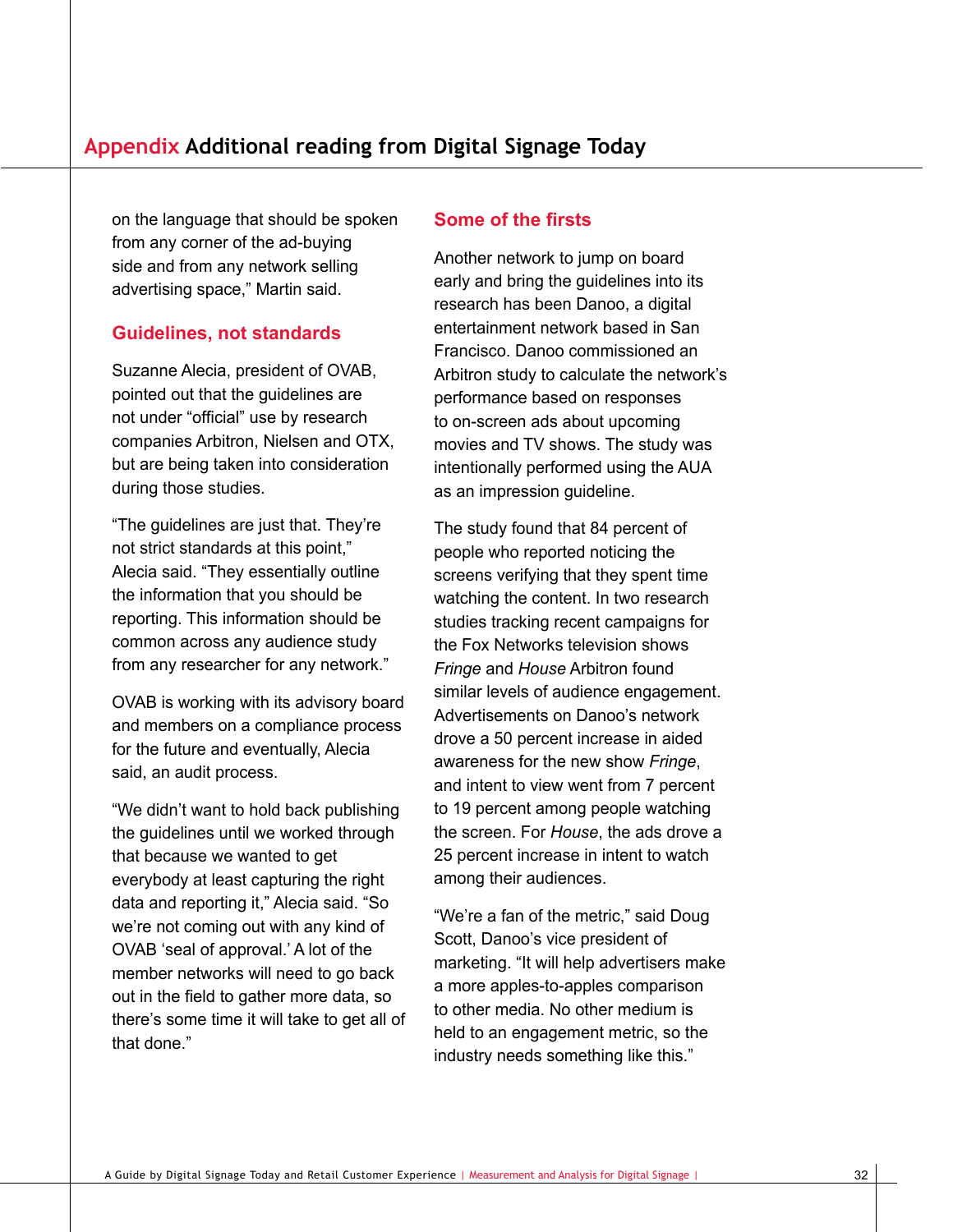SeeSaw Networks claimed in October that it was "the first company to operationalize the newly released OVAB Measurement Guidelines with a rigorous network qualification process." SeeSaw, an aggregator of place-based networks, performed its own audience tests on its networks and said it plans to incorporate the OVAB Guidelines into its research.

"Our mission from the outset has been to deliver a common currency to agencies and advertisers across multiple networks, thereby providing media buyers and planners with transparency and operational excellence for every digital advertising campaign they plan and purchase," said Peter Bowen, founder and chief executive officer at SeeSaw.

*Bill Yackey is the editor of DigitalSignageToday. com.*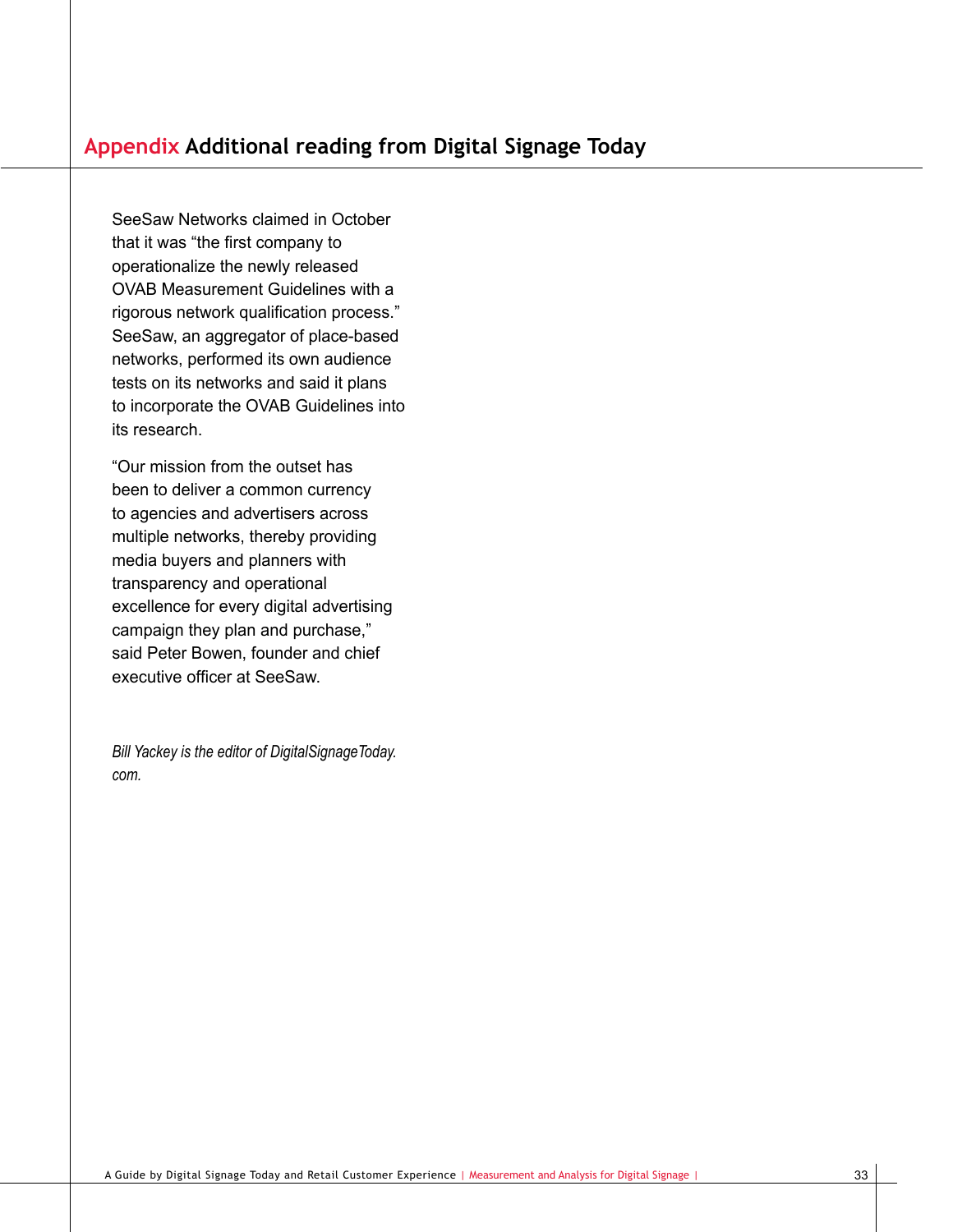## OVAB releases Audience Metrics Guidelines, sells out first Summit

#### *By Bill Yackey*

*This story was originally published Oct. 30, 2008 on DigitalSignageToday.com.*

In what some described as the "biggest thing to happen to the digital signage industry this year," the Out-of-Home Video Advertising Bureau, or OVAB, has launched its Audience Metrics Guidelines as part of the Bureau's first-annual and sold-out Digital Media Summit: Focus on Digital OOH in New York City.

The focus of the guidelines is a recommended currency metric, named the Average Unit Audience, which is designed to be used as a common unit of measure during discussions between networks, advertisers, researchers and agencies involved in digital out-ofhome, or DOOH, media.

The guidelines and metric were announced during a keynote address by the organization's president, Suzanne Alecia, where she gave the history of the guidelines, outlined the content of the 82-page document and explained how OVAB will help implement this standard in the industry.

"The problem has been that media companies have been speaking in

different languages to agencies," Alecia said. "These guidelines represent the first iteration of establishing the necessary data for the out-of-home video advertising industry to achieve ROI that effectively competes with more traditional media."

She also said that the Average Unit Audience metric will hopefully allow for audience measurement in all out-of-home video advertising to be considered by agencies in the same way as television, Internet and radio.

"The metric will help bring together clients and agencies," said Mike DiFranza, president of Captivate Network and chairman of OVAB. "The challenge has been that we have all been tracking this in a different way. The guidelines will improve overall industry communication."

#### **"A more accountable medium"**

Average Unit Audience is described in the guidelines as the number and type of people exposed to the media vehicle (screen) with an opportunity to see a unit of time equal to a network's typical advertising unit. The metric is based on three key dimensions of the networks:

- **1. Presence** people physically in the vehicle zone, where the screen is both visible and, if appropriate, audible
- **2. Notice** evidence that the screen has been noticed by those people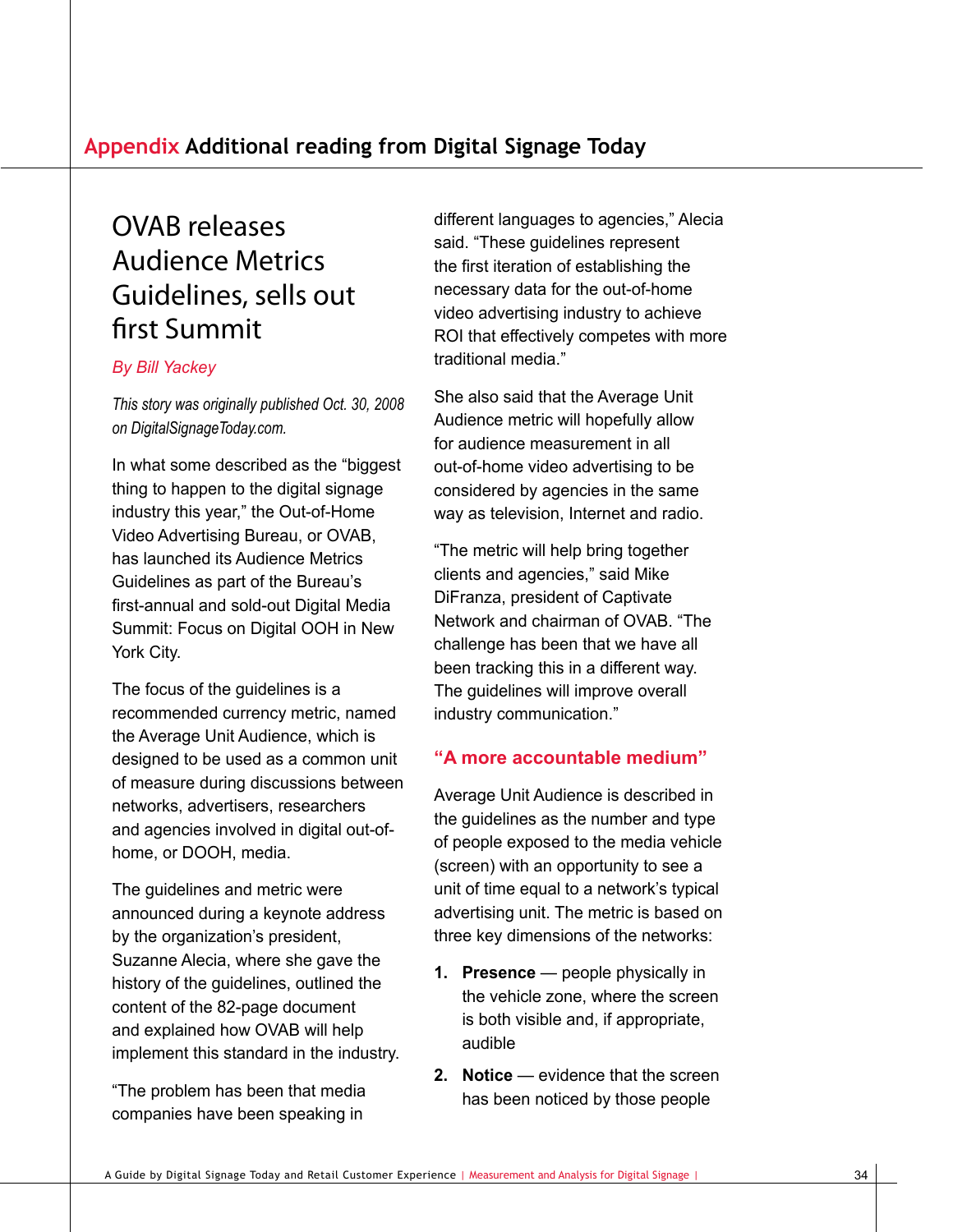#### **Appendix Additional reading from Digital Signage Today**

**3. Dwell time** — amount of time spent in the vehicle zone

The result is a number of Average Unit Impressions, which Alecia said are comparable to C3 numbers (average commercial minute ratings, as opposed to program ratings) in television, click-thru and page views online and readership for print.

"This metric is making digital out-ofhome a more accountable medium," said Andy Batkin, CEO of ProLink Media and co-chair of the event. "We're making it easier for advertisers to buy our media."

#### **10 months in the making**

Work on the guidelines began in January 2008 and many DOOHfocused organizations were consulted in the process, including all 35 OVAB member networks, 17 third-party research providers, Sequent Partners, the OVAB Agency Advisory Board and the AAAA's Media Research Committee. As for the future of the guidelines, Alecia said that in the coming months OVAB will continue to meet with all major media-planning and buying agencies to inform them about the guidelines and the new audience metric, and assist those groups in implementing them into the digital ad buying process.

"This couldn't be a better time for the release of the guidelines," said Francois M. De Gaspé Beaubien, chairman of

Zoom Media and co-chair of the Digital Media Summit. "OVAB is working to meet the needs of advertisers and agencies at a time when budgets are under constraint."

*Bill Yackey is the editor of DigitalSignageToday. com.*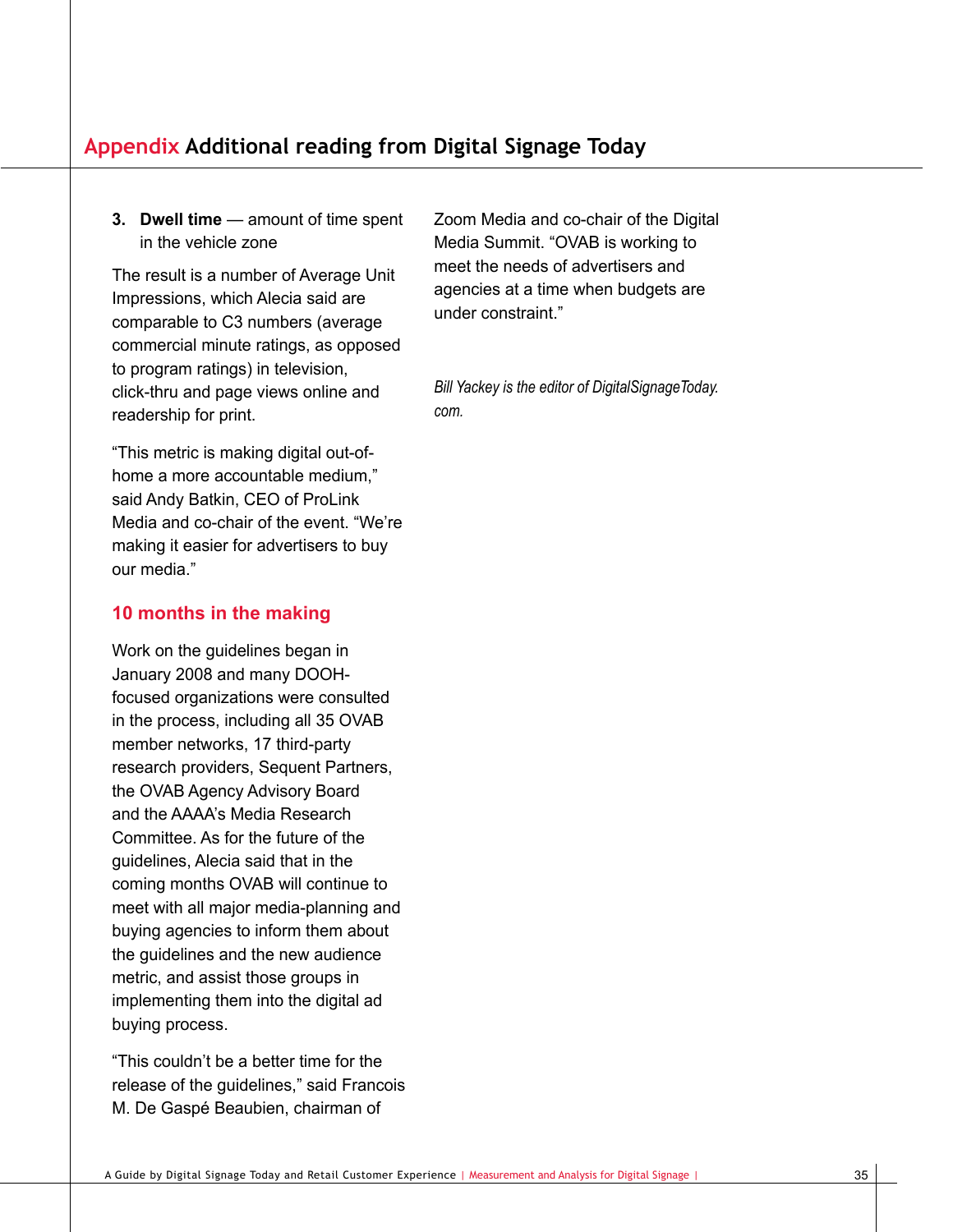## The psychology of digital signage

#### *By David Drain*

*This story was originally published Nov. 27, 2007 on DigitalSignageToday.com.*

At the recent In-Store Marketing Expo, I attended a session called "Measuring and Continuously Improving Digital Sign Network ROI." The presenters were Brian Brooks and Kelly Canavan of 3M.

Brooks, with PhDs in cognitive psychology and neuroscience, has taken his knowledge of how the brain works and applied it to measuring the effectiveness of digital signage. To make his case, Brooks laid the groundwork by reporting on experiments that were done to measure what is going on at the brain level as it relates to branding.

In a blind taste test, consumers were asked to describe the Coke or Pepsi they were given versus a generic brand. What they discovered is that the tastetesters thought that the Coke or Pepsi tasted better than the generic brand even though in fact the "generic" was really Coke or Pepsi. "Branding doesn't just change our emotional experience, but literally our physical reaction," he said.

Brooks and 3M claimed to have developed a method, using "vision science technologies," to engineer a

physical environment to achieve the desired results. In other words, 3M said it can take what it's learned in the lab with humans wearing special goggles detecting eye movement — and apply it to real environments without humans and goggles.

As an example, Brooks showed a picture of a typical big-box store and with numbers, showed the first four places the eyes would look. In this case, to a static sign on a table, then on to other static signage. The next picture showed the same scene; only this time, a digital sign was added. Since the digital sign had a brown color on the page, the eye traveled to other places first and the digital sign last. But once the color on the digital sign was changed to yellow, the eye went to the sign first.

As Brooks explained the science, Canavan interjected or interpreted how it was relevant to the business world. When we walk into a store, "it's not that we're trying to decide what to look at, we're trying to decide what to ignore," explained Canavan.

Canavan went on to present case studies of hotel and foodservice environments that benefited from the implementation of digital signage. In the first pilot, a hotel was looking to increase sales at its restaurants. Sales increased 15 to 35 percent per day when digital signage content was used to promote the restaurants.